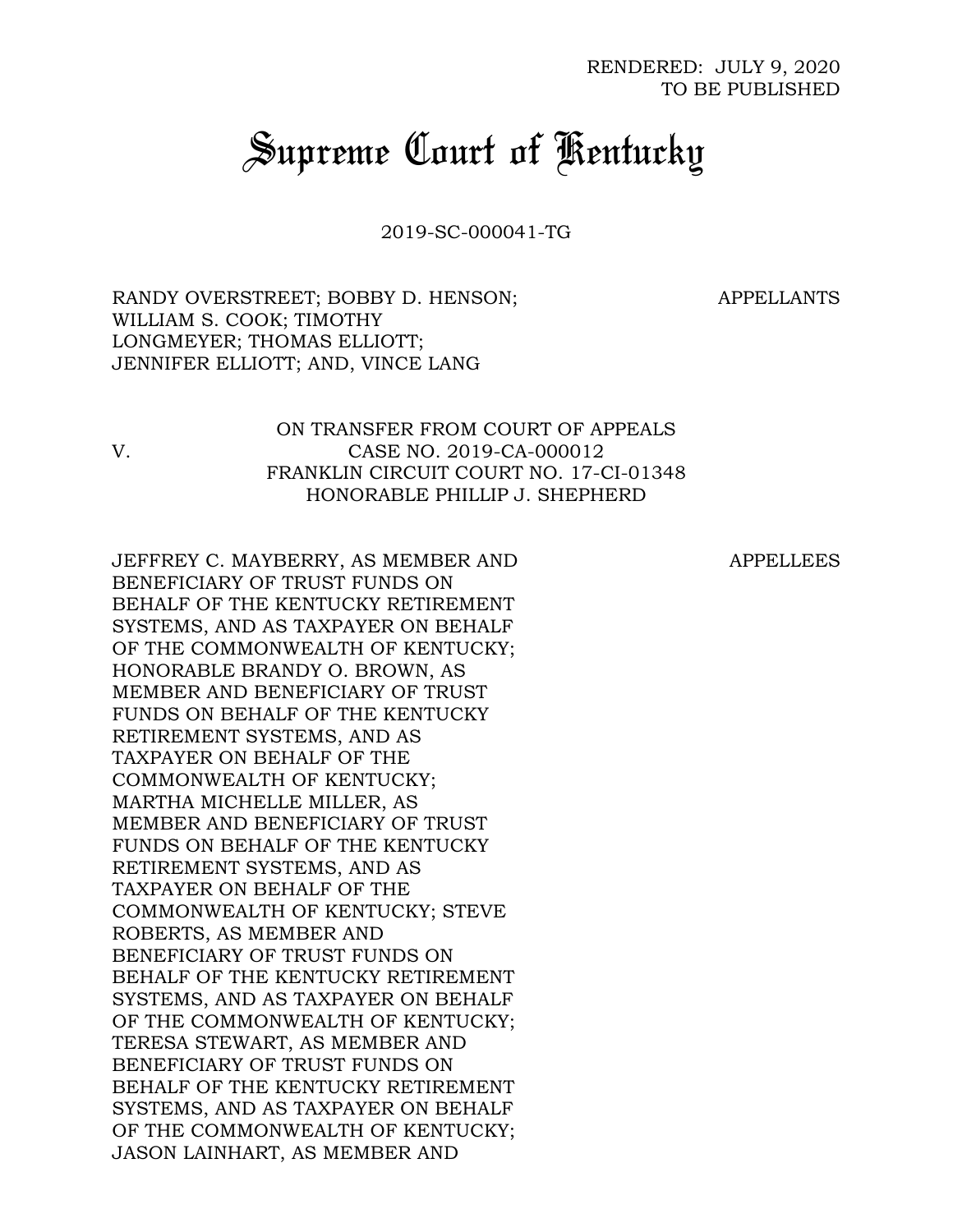BENEFICIARY OF TRUST FUNDS ON BEHALF OF THE KENTUCKY RETIREMENT SYSTEMS, AND AS TAXPAYER ON BEHALF OF THE COMMONWEALTH OF KENTUCKY; DON. D. COOMER, AS MEMBER AND BENEFICIARY OF TRUST FUNDS ON BEHALF OF THE KENTUCKY RETIREMENT SYSTEMS, AND AS TAXPAYER ON BEHALF OF THE COMMONWEALTH OF KENTUCKY; BEN WYMAN, AS MEMBER AND BENEFICIARY OF TRUST FUNDS ON BEHALF OF THE KENTUCKY RETIREMENT SYSTEMS, AND AS TAXPAYER ON BEHALF OF THE COMMONWEALTH OF KENTUCKY; KKR & CO. L.P.; HENRY R. KRAVIS; GEORGE R. ROBERTS; PRISMA CAPITAL PARTNERS LP; PACIFIC ALTERNATIVE ASSET MANAGEMENT COMPANY, LLC; GIRISH REDDY; JANE BUCHAN; BLACKSTONE GROUP, L.P.; BLACKSTONE ALTERNATIVE ASSET MANAGEMENT COMPANY, L.P.; STEVEN A. SCHARZMAN; J. TOMILSON HILL; R.V. KUHNS & ASSOCIATES, INC.; REBECCA A. GRATSINGER; JIM VOYTKO; ICE MILLER, LLP; CAVANAUGH MACDONALD CONSULTING, LLC; THOMAS J. CAVANAUGH; TODD B. GREEN; ALISA BENNETT; GOVERNMENT FINANCE OFFICERS ASSOCIATION; KENTUCKY RETIREMENT SYSTEMS; DAVID PEDEN; BRENT ALDRIDGE; T. J. CARLSON; AND, WILLIAM A. THIELEN

AND

2019-SC-00042-TG

BRENT ALDRIDGE; T.J. CARLSON; DAVID PEDEN; AND, WILLIAM THIELEN

APPELLANTS

ON TRANSFER FROM COURT OF APPEALS V. CASE NO. 2019-CA-000016 FRANKLIN CIRCUIT COURT NO. 17-CI-01348 HONORABLE PHILLIP J. SHEPHERD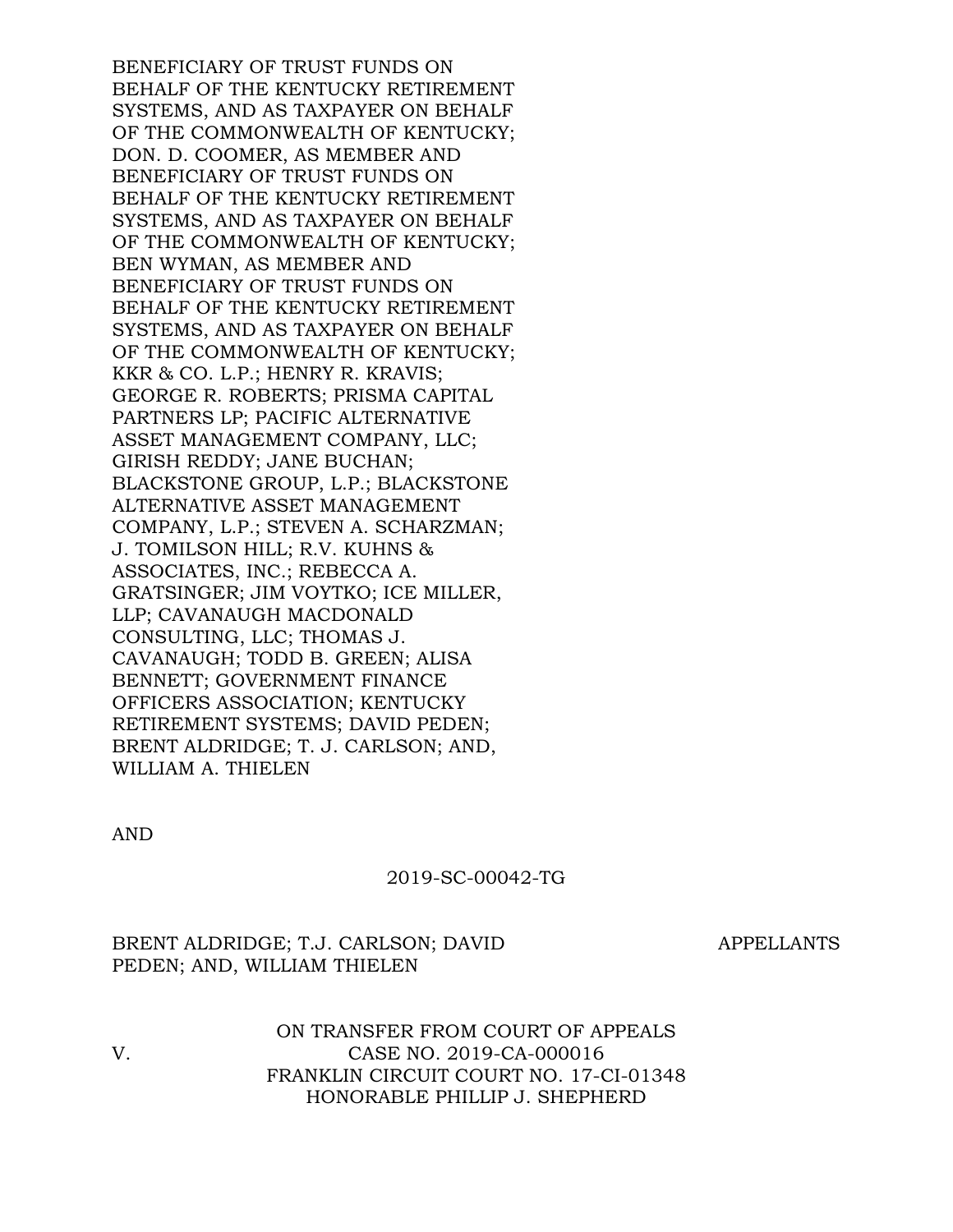APPELLEES

JEFFREY C. MAYBERRY AS MEMBER AND BENEFICIARY OF TRUST FUNDS ON BEHALF OF THE KENTUCKY RETIREMENT SYSTEMS, AND AS TAXPAYER ON BEHALF OF THE COMMONWEALTH OF KENTUCKY; HONORABLE BRANDY O. BROWN, AS MEMBER AND BENEFICIARY OF TRUST FUNDS ON BEHALF OF THE KENTUCKY RETIREMENT SYSTEMS, AND AS TAXPAYER ON BEHALF OF THE COMMONWEALTH OF KENTUCKY; MARTHA MICHELLE MILLER, AS MEMBER AND BENEFICIARY OF TRUST FUNDS ON BEHALF OF THE KENTUCKY RETIREMENT SYSTEMS, AND AS TAXPAYER ON BEHALF OF THE COMMONWEALTH OF KENTUCKY; STEVE ROBERTS, AS MEMBER AND BENEFICIARY OF TRUST FUNDS ON BEHALF OF THE KENTUCKY RETIREMENT SYSTEMS, AND AS TAXPAYER ON BEHALF OF THE COMMONWEALTH OF KENTUCKY; TERESA STEWART, AS MEMBER AND BENEFICIARY OF TRUST FUNDS ON BEHALF OF THE KENTUCKY RETIREMENT SYSTEMS, AND AS TAXPAYER ON BEHALF OF THE COMMONWEALTH OF KENTUCKY; JASON LAINHART, AS MEMBER AND BENEFICIARY OF TRUST FUNDS ON BEHALF OF THE KENTUCKY RETIREMENT SYSTEMS, AND AS TAXPAYER ON BEHALF OF THE COMMONWEALTH OF KENTUCKY; DON. D. COOMER, AS MEMBER AND BENEFICIARY OF TRUST FUNDS ON BEHALF OF THE KENTUCKY RETIREMENT SYSTEMS, AND AS TAXPAYER ON BEHALF OF THE COMMONWEALTH OF KENTUCKY; BEN WYMAN, AS MEMBER AND BENEFICIARY OF TRUST FUNDS ON BEHALF OF THE KENTUCKY RETIREMENT SYSTEMS, AND AS TAXPAYER ON BEHALF OF THE COMMONWEALTH OF KENTUCKY; KKR & CO. L.P.; HENRY KRAVIS; GEORGE ROBERTS; PRISMA CAPITAL PARTNERS LP; PACIFIC ALTERNATIVE ASSET MANAGEMENT COMPANY, LLC; GIRISH REDDY; JANE BUCHAN; BLACKSTONE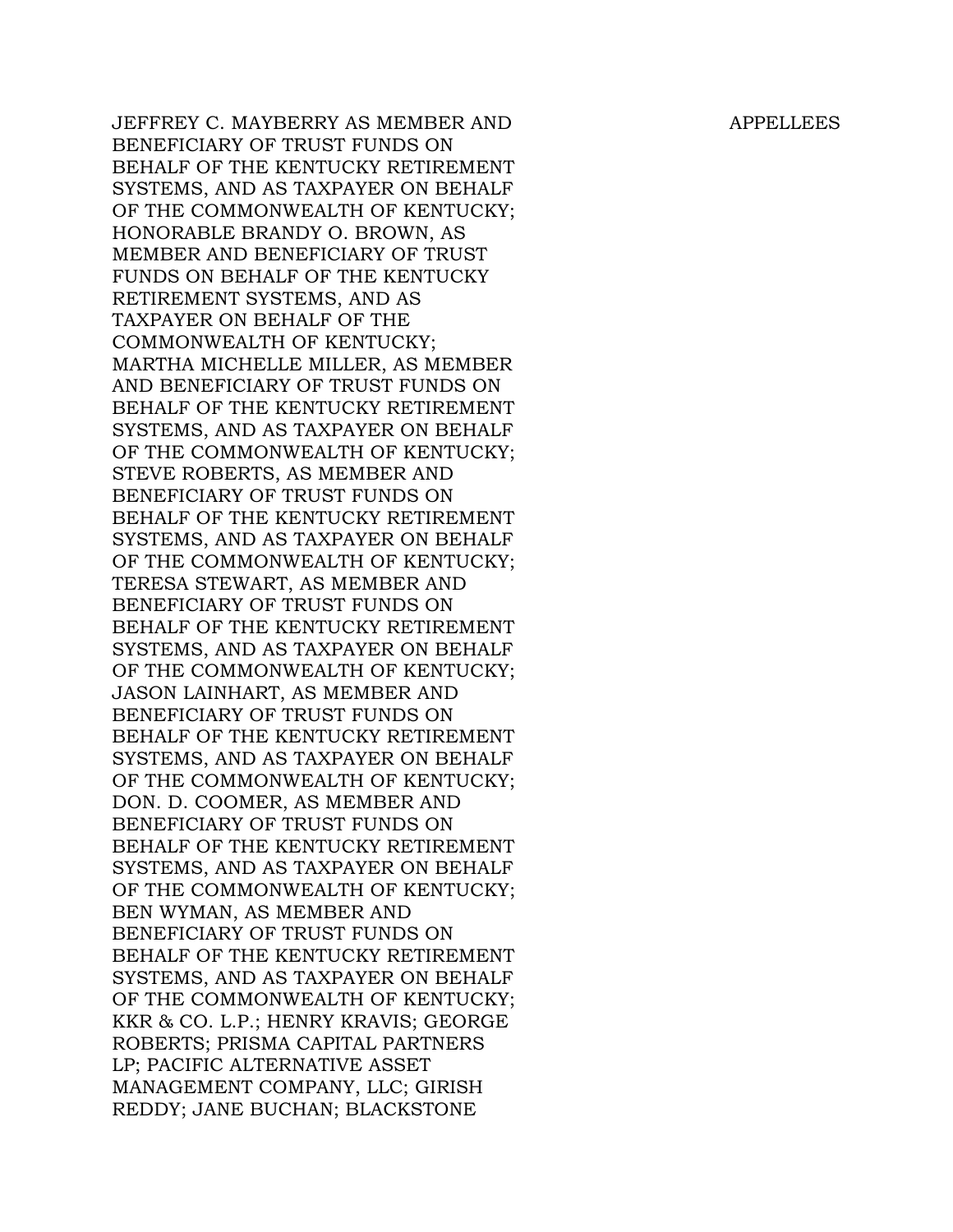GROUP, L.P.; BLACKSTONE ALTERNATIVE ASSET MANAGEMENT COMPANY, L.P.; STEVEN A. SCHARZMAN; J. TOMILSON HILL; R.V. KUHNS & ASSOCIATES, INC.; REBECCA A. GRATSINGER; JIM VOYTKO; ICE MILLER, LLP; CAVANAUGH MACDONALD CONSULTING, LLC; THOMAS CAVANAUGH; TODD GREEN; ALISA BENNETT; GOVERNMENT FINANCE OFFICERS ASSOCIATION; KENTUCKY RETIREMENT SYSTEMS; WILLIAM S. COOK; RANDY OVERSTREET; TIMOTHY LONGMEYER; BOBBY D. HENSON; THOMAS ELLIOTT; JENNIFER ELLIOTT, AND, VINCE LANG

 $\overline{a}$ 

#### **OPINION OF THE COURT BY CHIEF JUSTICE MINTON**

#### **REVERSING AND REMANDING**

To establish constitutional standing under Kentucky law, a plaintiff must demonstrate (1) an injury in fact that is concrete, particularized, and actual or imminent, (2) that the injury was caused by the defendant, and (3) that the injury is redressable by a ruling favorable to the plaintiff.<sup>1</sup> We are asked in these consolidated appeals to determine whether eight members of the Kentucky Retirement System's (KRS's) defined-benefit retirement plan have standing to bring claims for alleged funding losses sustained by the KRS plan against certain former KRS trustees and officers as well as private-investment advisors and hedge funds and their principals. Because we conclude that Plaintiffs do not have an injury in fact that is concrete or particularized, they

<sup>1</sup> *Commonwealth Cabinet for Health & Family Servs., Dep't for Medicaid Servs. v. Sexton by & through Appalachian Reg'l Healthcare, Inc.*, 566 S.W.3d 185, 196 (Ky. 2018).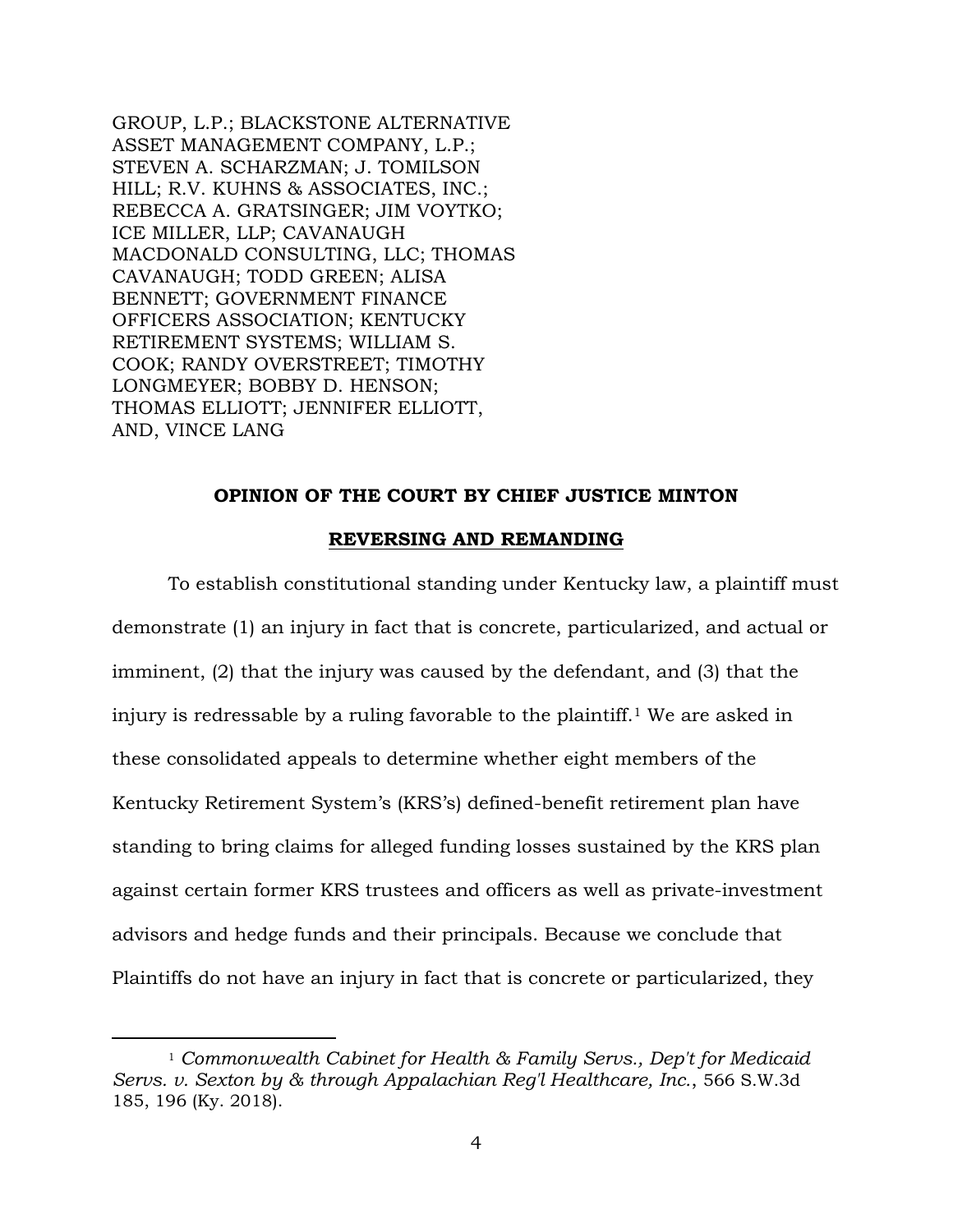do not have the requisite standing to bring their claims. Accordingly, we reverse the circuit court's order and remand to the circuit court with direction to dismiss the complaint.

#### **I. BACKGROUND.**

Plaintiffs are eight public employees—current and retired—who are members of KRS. Because Plaintiffs began participation in KRS before January 1, 2014, their retirement plan is a defined-benefit plan under which retirees receive a fixed payment each month. Plaintiffs do not claim to have had their vested or expected retirement benefits reduced or otherwise made unavailable to them, and they are legally and contractually entitled to receive those payments, once vested, for the rest of their lives.

Plaintiffs brought this action in circuit court against eleven KRS trustees and officers in their individual capacity and against third parties who did business with KRS, including actuarial and investment advisors, hedge-fund sellers, and their executives.<sup>2</sup>

Plaintiffs allege that between 2011 and 2016 Defendants knew that KRS faced an appreciable risk of running out of plan assets but concealed the true state of affairs from KRS members and the public. Instead, Plaintiffs allege, the KRS trustees and officers attempted to "recklessly gamble" their way out of the actuarial shortfall by investing \$1.5 billion of KRS plan assets in high-risk "fund-of-hedge-fund" products offered by the defendant hedge-fund sellers.<sup>3</sup>

<sup>2</sup> We refer to these parties collectively as Defendants.

<sup>3</sup> Plaintiffs refer to these investment vehicles as "Black Boxes."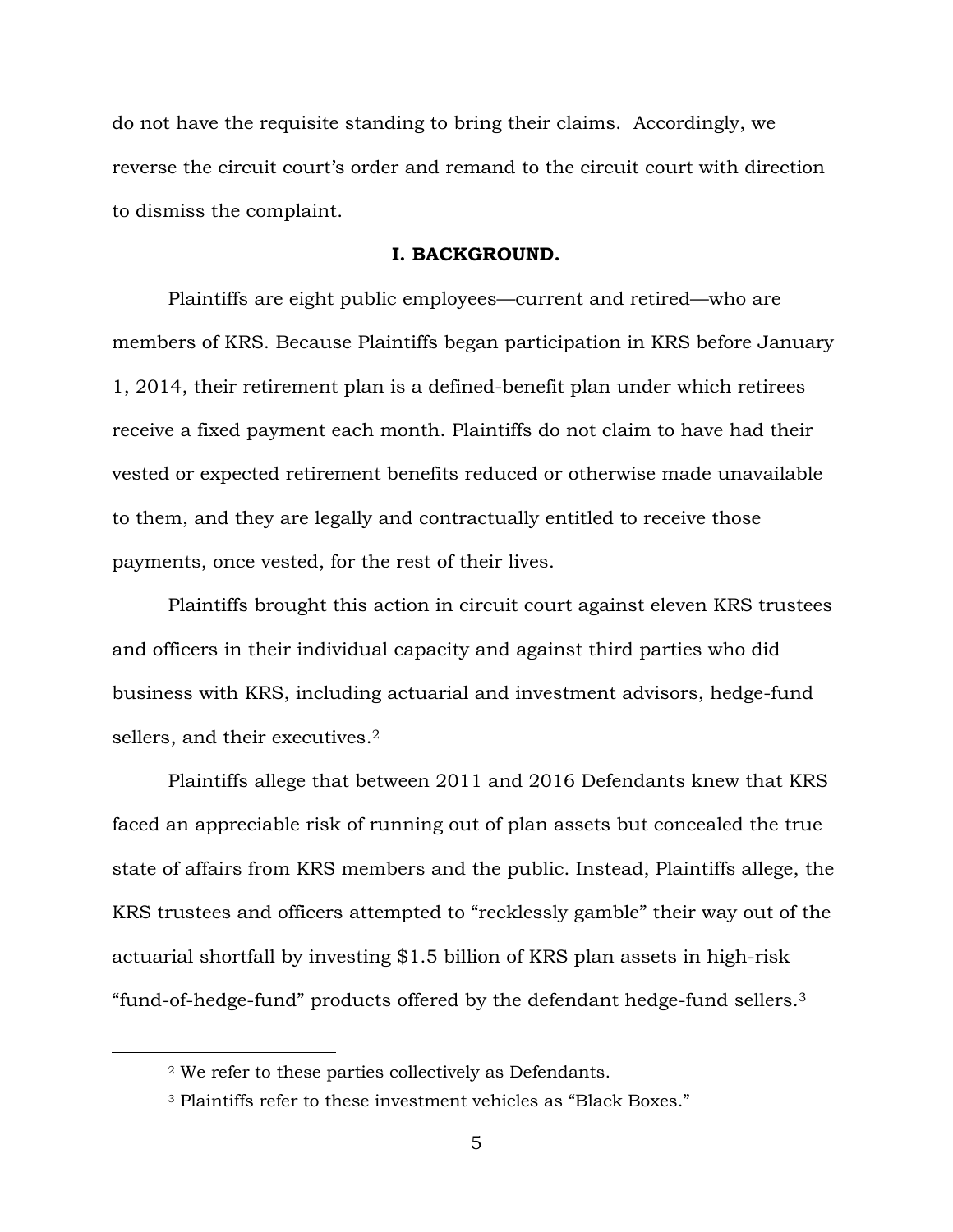According to Plaintiffs, these investments ultimately lost over \$100 million by 2018 and further accumulated fees "expected to measure in the hundreds of millions of dollars." These losses, according to Plaintiffs, contributed to what is now a \$25 billion funding shortfall in the KRS general pool of assets.

As a result, Plaintiffs brought claims against the trustees and officers for breach of certain common-law and statutory duties owed to KRS and its members. Plaintiffs also asserted claims for breach of fiduciary duties against the advisors and hedge-fund sellers and their principals as well as claims for aiding and abetting the breaches of the trustees and officers. And Plaintiffs brought a claim against all Defendants for engaging in a joint enterprise or civil conspiracy to breach fiduciary duties. Plaintiffs sought monetary damages for the shortfall suffered by KRS because of the allegedly risky investments and consequent use of taxpayer funds to cover that shortfall as well as disgorgement of allegedly excessive and unjustified fees from the hedge-fund sellers. They also sought declaratory relief and injunctive relief to remove one of the trustee defendants from the KRS Board, to prohibit him from serving on the Investment Committee, and directing that any hedge-fund sellers working inside KRS be removed. Plaintiffs assert that any monetary recovery is to go to the KRS plan. But, not to be missed, Plaintiffs also seek attorneys' fees and an "incentive fee" for each of the named KRS members.

After Plaintiffs filed this action, KRS formed an "independent special litigation committee of the Board of Trustees" to investigate Plaintiffs' claims and consider whether to join the action. In a Joint Notice filed with Plaintiffs in

6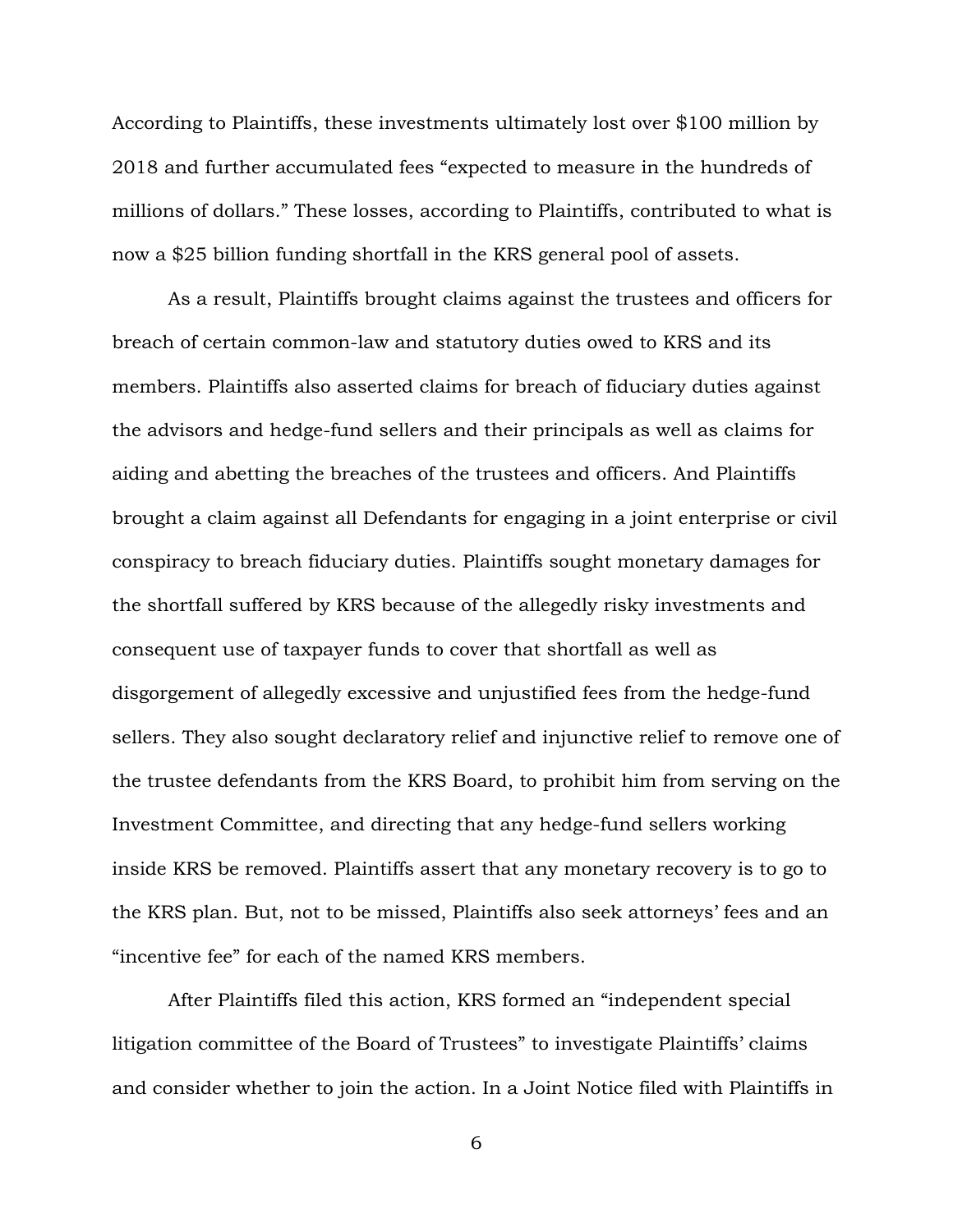the circuit court, KRS explained that it ultimately declined to join the action or itself pursue the claims but nevertheless endorsed the Plaintiffs' "pursuit of these claims on a derivative basis on KRS's behalf." And if the Plaintiffs' claims are dismissed on standing grounds, KRS explained, it reserved the right later to pursue the claims itself. In addition, Plaintiffs also provided the Attorney General an advance copy of their complaint before filing, but he declined to join the suit.

In February of 2018, Defendants moved to dismiss Plaintiffs' claims for lack of constitutional standing and, for some defendants, on immunity grounds. The circuit court denied the motion, finding, among other things, that Plaintiffs had standing to bring their claims.

From the circuit court's order, the KRS trustee and officer defendants each filed notices of interlocutory appeal in which they challenge the circuit court's rulings on sovereign immunity and constitutional standing. This court accepted transfer of those appeals and consolidated them. Those consolidated appeals make up the present case before this Court.

Meanwhile, in January of 2019, a subset of Defendants also filed an original action in the Court of Appeals seeking a writ of prohibition claiming the circuit court was acting outside of its subject-matter jurisdiction. In April 2019, the Court of Appeals granted the writ of prohibition, finding that Plaintiffs lacked standing, and the Plaintiffs appealed that decision to this

7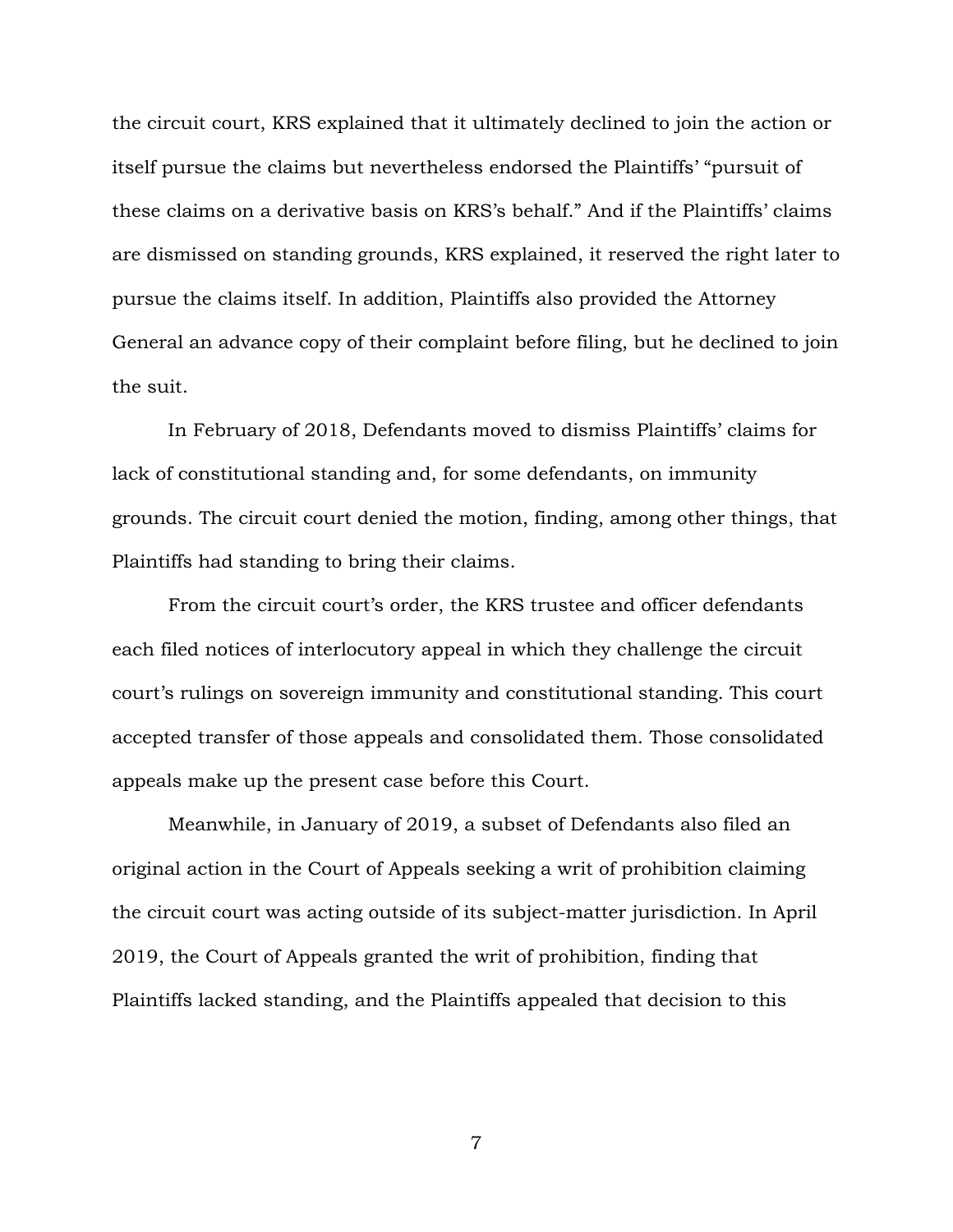Court.<sup>4</sup> We heard oral argument in all three cases on the same day, and now render this opinion and orders adjudicating those cases simultaneously.

#### **II. ANALYSIS.**

The only issues before this Court are whether the Plaintiffs have an injury in fact sufficient to support constitutional standing as required by our recent case, *Commonwealth Cabinet for Health & Family Servs., Dep't for Medicaid Servs. v. Sexton by & through Appalachian Reg'l Healthcare, Inc.,*<sup>5</sup> (*Sexton*), and whether the trustee and officer defendants are entitled to immunity. Because we find that the Plaintiffs lack an injury in fact sufficient to support constitutional standing, we dismiss this case and do not reach the immunity issue.<sup>6</sup>

# *A. This Court may address constitutional standing in an interlocutory appeal that is properly before us on independent grounds.*

We first clarify this Court's authority to address the issue of constitutional standing in a procedurally proper interlocutory appeal. These cases are before us at this juncture as interlocutory appeals from the same circuit court order denying Defendants' motion to dismiss on standing and immunity grounds.

While "a trial court's ruling on the issue of constitutional standing, in and of itself, does not give rise to an immediate right to an appeal, i.e. an

<sup>4</sup> We refer to that case herein as the "Writ Case." In an Order of the Court rendered today, we dismiss the Writ Case as moot.

<sup>5</sup> 566 S.W.3d 185, 195 (Ky. 2018).

<sup>6</sup> Our dismissal of this case renders the Writ Case moot.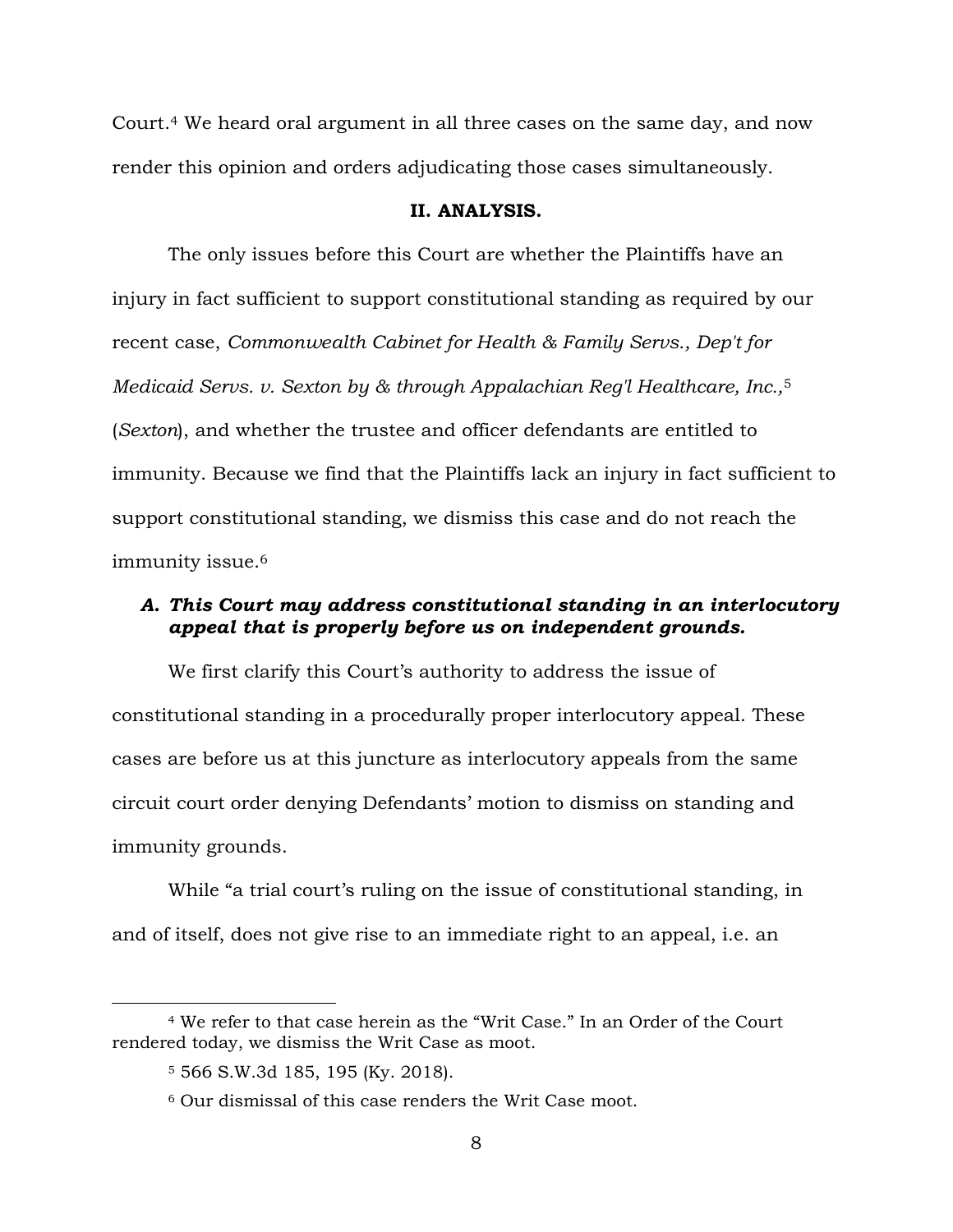interlocutory appeal[,]" this Court has the authority to address constitutional standing whenever a facially valid and procedurally proper interlocutory appeal is before it.<sup>7</sup> In this case, the facially valid and procedurally proper interlocutory-appeal issue before us is whether the doctrine of qualified official immunity bars Plaintiffs' claims.<sup>8</sup> As such, we address Defendants' constitutional standing arguments,<sup>9</sup> which we review de novo.<sup>10</sup>

# *B. Plaintiffs lack an injury in fact sufficient to support constitutional standing.*

To sue in a Kentucky court the plaintiff must have the requisite

constitutional standing, which is defined by three requirements: (1) injury, (2)

 $\overline{a}$ 

<sup>10</sup> *Nash v. Campbell Cty. Fiscal Ct.*, 345 S.W.3d 811, 816 (Ky. 2011) ("Issues of law are reviewed de novo by a reviewing court.")

<sup>7</sup> *Sexton*, 566 S.W.3d at 191–92 (holding that this Court has authority to address constitutional standing on a facially valid and procedurally proper interlocutory appeal of a lower court's ruling on sovereign immunity).

<sup>8</sup> *See Baker v. Fields*, 543 S.W.3d 575 (Ky. 2018) (a ruling on an immunity defense is an appealable issue by interlocutory appeal); *see also Sexton*, 566 S.W.3d at 191–92 (recognizing the same).

<sup>9</sup> The KRS defendants argue both that Plaintiffs lack constitutional standing and that they are immune from suit in their Appellant Briefs. Curiously, however, Plaintiffs' Appellee Brief makes no substantive argument on the constitutionalstanding issue but rather dedicates all 50 pages to the immunity issue. Instead, Plaintiffs "rely on their briefs in the [corresponding] writ appeal for a complete discussion regarding standing . . ." and provide a conclusory summary of the arguments contained therein. Because incorporating by reference additional pages of argument would presumably violate the 50-page brief requirement contained in CR 76.12(4)(b)(ii), we would normally be apt to strike those arguments. But because of the unique nature of this appeal—and, ultimately, because we find the Plaintiffs lack standing—we address each of the constitutional-standing arguments contained in the Plaintiffs' Writ Appeal brief.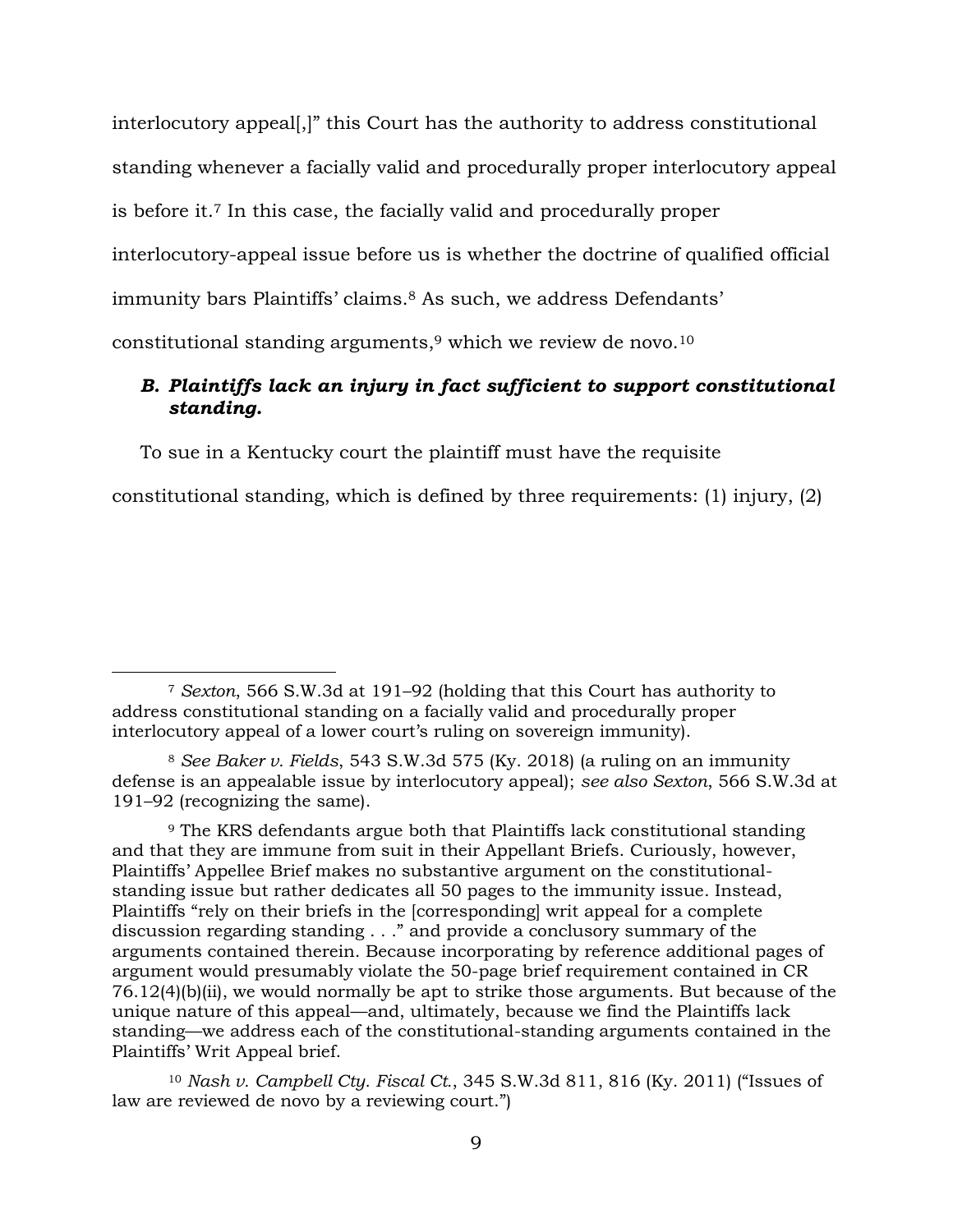causation, and  $(3)$  redressability.<sup>11</sup>

To establish the first requirement, "an injury must be 'concrete, particularized, and actual or imminent; fairly traceable to the challenged action; and redressable by a favorable ruling.'"<sup>12</sup> "For an injury to be 'particularized,' it must affect the plaintiff in a personal and individual way.'"<sup>13</sup> This means the plaintiff "personally has suffered some actual or threatened injury."<sup>14</sup> For an injury to be concrete, it must "actually exist."<sup>15</sup> And while an injury may be threatened or imminent, the concept of imminence "cannot be stretched beyond its purpose, which is to ensure that the alleged injury is not too speculative for [constitutional standing] purposes—that the injury is *certainly impending*."<sup>16</sup> Thus, the United States Supreme Court has "repeatedly reiterated that 'threatened injury must be *certainly impending* to constitute injury in fact' and that '[a]llegations of *possible* future injury' are not sufficient."<sup>17</sup>

 $\overline{a}$ 

<sup>14</sup> *United States v. Richardson*, 418 U.S. 166, 177 (1974).

<sup>15</sup> *Spokeo*, 136 S. Ct. at 1548 (quoting *Lujan*, 504 U.S. at 560 n. 1).

<sup>16</sup> *Clapper*, 568 U.S. at 409 (quoting *Lujan*, at 565, n. 2) (internal quotations marks omitted and emphasis in original).

<sup>11</sup> *Sexton*, 566 S.W.3d at 196.

<sup>12</sup> *Clapper v. Amnesty Intern. USA*, 568 U.S. 398, 409 (2010) (quoting *Monsanto Co. v. Geertson Seed Farms,* 561 U.S. 139, ––––, 130 S.Ct. 2743, 2752, 177 L.Ed.2d 461 (2010)).

<sup>13</sup> *Spokeo, Inc. v. Robins*, 136 S. Ct 1540, 1548 (2016) (quoting *Lujan*, 504 U.S. at 560 n. 1).

<sup>17</sup> *Id*. (quoting *Whitmore v. Arkansas*, 495 U.S. 149, 158 (1990)) (emphasis in original). The *Clapper* court also noted by footnote that "[o]ur cases do not uniformly require plaintiffs to demonstrate that it is literally certain that the harms they identify will come about. In some instances, we have found standing based on a "substantial risk" that the harm will occur, which may prompt plaintiffs to reasonably incur costs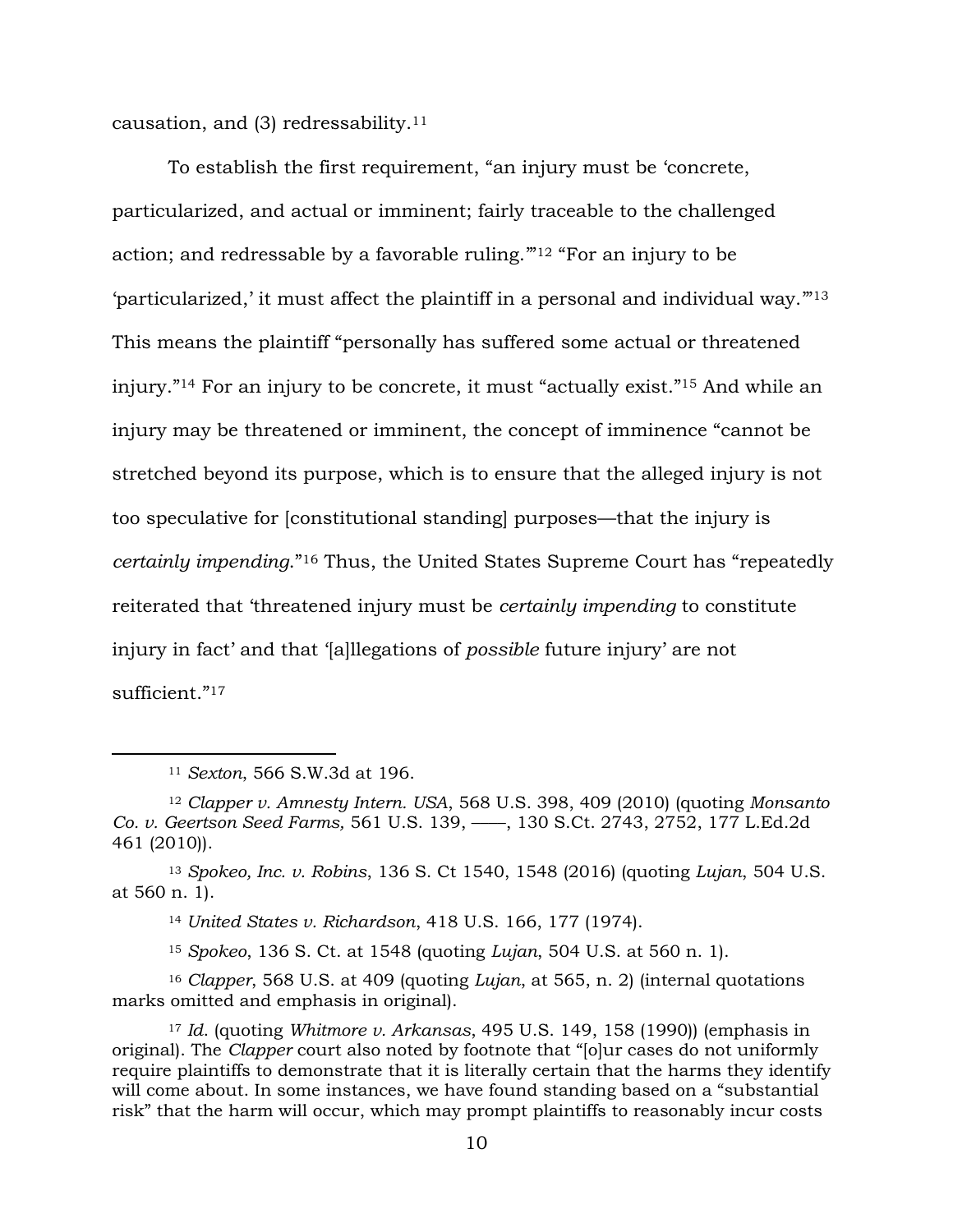If Plaintiffs here had not received their vested monthly pension benefits, they would certainly have the requisite injury in fact to support standing.<sup>18</sup> But Plaintiffs at this point *have* received and will continue to receive all their monthly pension benefits. To demonstrate standing to bring their claims, Plaintiffs assert three alternative arguments: (1) they have standing as representatives of the KRS plan, (2) they have standing as common-law beneficiaries of a trust, and (3) they have standing as taxpayers of the Commonwealth.

And although not briefed to this Court, Plaintiffs advanced at oral argument and in a subsequent motion filed before this Court that they *themselves* have a direct injury because the Defendants' collective actions substantially increased the risk that their benefits will be denied in the future. We start with Plaintiff's direct-injury argument and address each in turn.

### *i. Direct Injury to Plaintiffs.*

 $\overline{a}$ 

We note first that any loss to KRS plan assets does not directly confer an injury to the Plaintiffs because they are members of a defined-benefit plan rather than a defined-contribution plan. "In a defined-benefit plan, retirees receive a fixed payment each month, and the payments do not fluctuate with the value of the plan or because of the plan fiduciaries' good or bad investment

to mitigate or avoid that harm." *Id*. at 414 n. 5. There is no allegation that Plaintiffs are required to reasonably incur costs to mitigate the risk that their benefits will be reduced or made unavailable to them in the future.

<sup>18</sup> *See Thole v. U.S. Bank*, 140 S. Ct. 1615, 1619 (2020) ("If Thole and Smith had not received their vested pension benefits, they would of course have Article III standing to sue  $\dots$ .").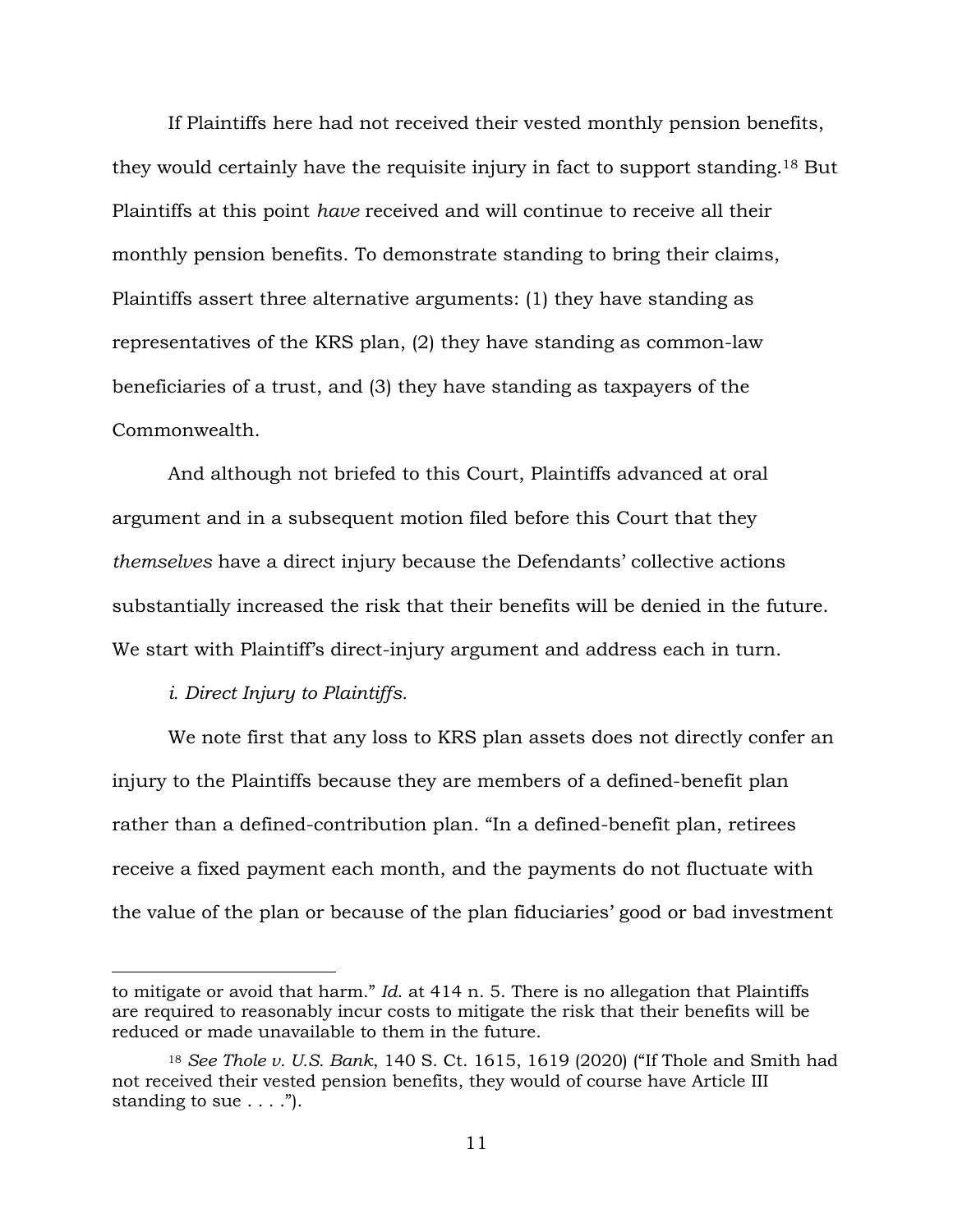decisions."<sup>19</sup> In a defined-contribution plan, by contrast, "the retirees' benefits are typically tied to the value of their accounts, and the benefits can turn on the plan fiduciaries' particular investment decisions."<sup>20</sup> So, any alleged mismanagement of the KRS plan has no direct bearing on whether the KRSmember Plaintiffs in this case will receive their vested monthly retirement payments.<sup>21</sup>

Plaintiffs instead assert that the collective mismanagement of the KRS plan confers an injury in fact personal to themselves because the resulting decrease in plan assets substantially increased the risk that their retirement benefits will be denied in the future. Specifically, Plaintiffs assert that the imprudent investment decisions in question resulted in hundreds of millions of dollars in losses to the plan assets thereby placing at significant risk the solvency of the KRS fund.

But relying on any increased risk of not receiving pension benefits in the future poses a problem in this case: as KRS beneficiaries, Plaintiffs' retirement

<sup>19</sup> *Thole*, 140 S. Ct. at 1618. *See also Evans v. Akers*, 534 F.3d 65, 71 n. 5 (1st Cir. 2008) (citing *LaRue v. DeWolff, Boberg, & Assocs., Inc*., 552 U.S. 248, 255–56 (2008)) ("In contrast with a defined contribution plan, where the amount of benefits is directly related to the investment income earned in an individual account, the investment performance of the portfolio held by a defined benefit plan has no effect on the level of benefits to which a participant is entitled, provided that the plan remains solvent.").

<sup>20</sup> *Id*. (citing *Beck v. PACE Int'l Union*, 551 U.S. 96, 98 (2007); *Hughes Aircraft Co. v. Jacobson*, 525 U.S. 432, 439–40 (1999)).

<sup>21</sup> Plaintiffs' counsel conceded at oral argument that none of the Plaintiffs are members of the KRS "Hybrid Cash Balance Plan," which has characteristics of both a defined-benefit plan and a defined-contribution plan. That plan became available to members who began participation with KRS on or after January 1, 2014.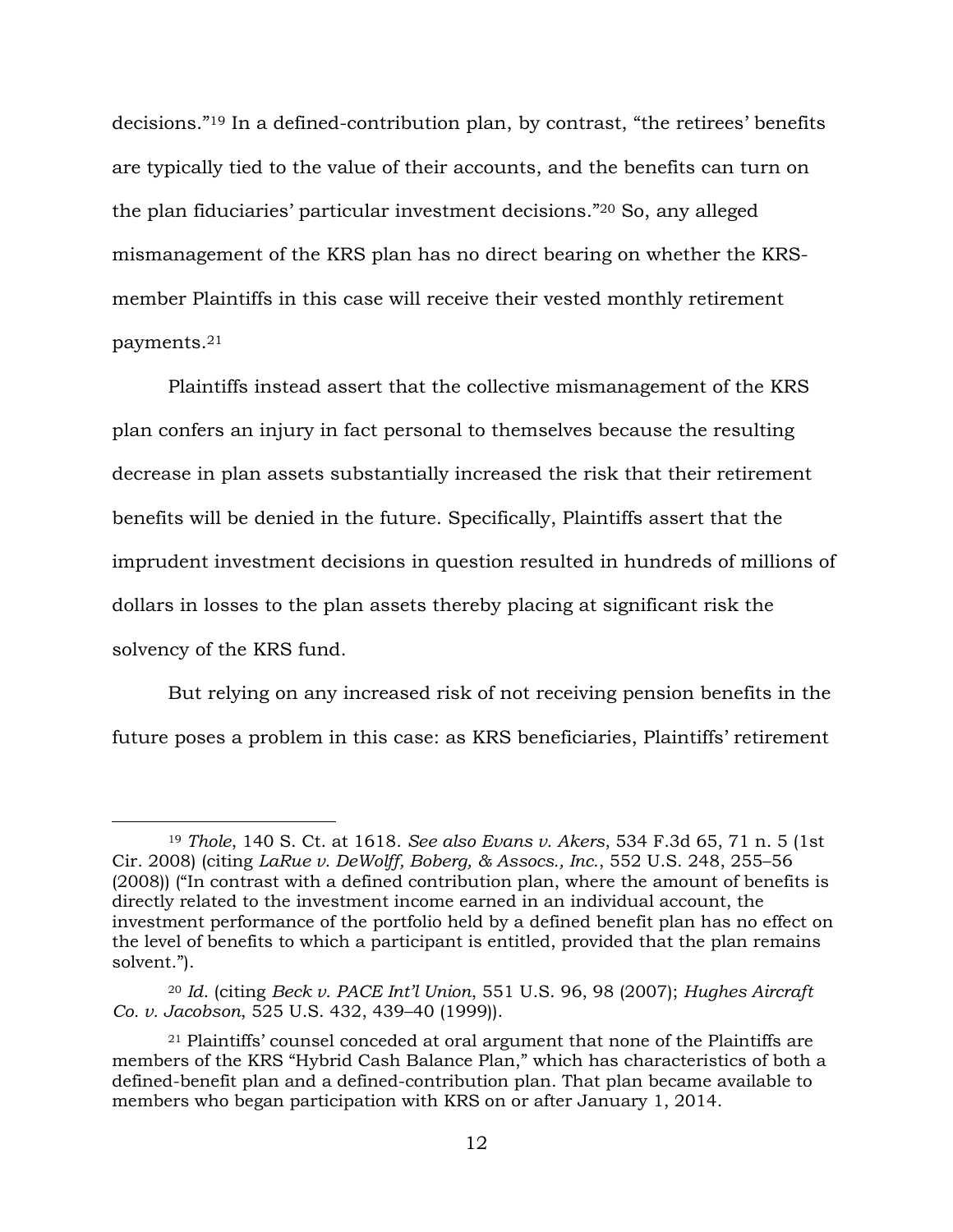benefits are part of a statutorily declared "inviolable contract" between KRS members and the Commonwealth.<sup>22</sup> Should KRS become so severely underfunded that it runs out of assets and terminates, the Plaintiffs are still entitled to their pension benefits under their inviolable contract with the Commonwealth. And even before the risk of plan termination is realized, the Commonwealth has the authority to increase its own contribution to the KRS plan to make up any actuarial shortfall in its assets. In essence, then, the full faith and credit of the Commonwealth serves as a backstop for Plaintiffs' pension benefits even in the event that severe plan mismanagement renders KRS insolvent.

In the context of private ERISA defined-benefit pension plans, similar increased-risk standing arguments have been rejected as too speculative largely because even mismanagement that results in severe underfunding still

(a) As provided in KRS 6.696; and

<sup>22</sup> *See Jones v. Bd. of Trs. of Ky. Ret. Sys.*, 910 S.W.2d 710, 713 (Ky. 1995) (recognizing that "the retirement savings system has created an inviolable contract between KERS members and the Commonwealth . . . "); *See also* KRS 61.692(1), which provides the following:

<sup>(1)</sup> For members who begin participating in the Kentucky Employees Retirement System prior to January 1, 2014, it is hereby declared that in consideration of the contributions by the members and in further consideration of benefits received by the state from the member's employment, KRS 61.510 to 61.705 shall constitute an inviolable contract of the Commonwealth, and the benefits provided therein shall not be subject to reduction or impairment by alteration, amendment, or repeal, except:

<sup>(</sup>b) The General Assembly reserves the right to amend, reduce, or suspend any legislative changes to the provisions of KRS 61.510 to 61.705 that become effective on or after July 1, 2018.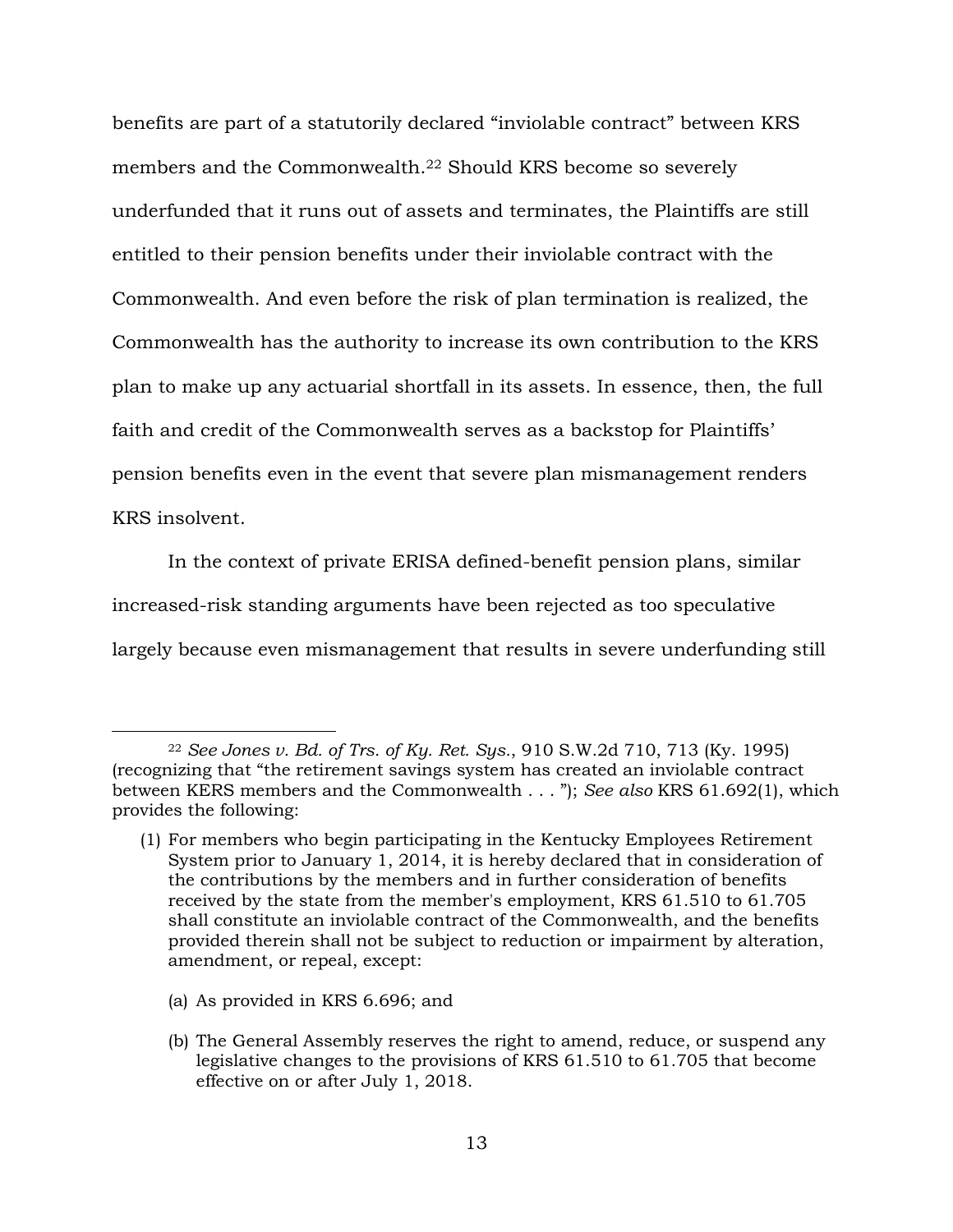requires the realization of several additional risks beyond plan termination before beneficiaries are denied their benefits. For example, in *Lee v. Verizon Communications, Inc.*, <sup>23</sup> the Fifth Circuit found plan participants in a privateemployer defined-benefit plan lacked an injury in fact to bring a claim against plan administrators for fiduciary misconduct.<sup>24</sup> The plan participants had argued, in part, that they were directly harmed from the alleged plan mismanagement because the transactions in question had left the plan "in a far less stable financial condition and underfunded by almost \$2 billion or only about 66% actuarially funded."<sup>25</sup>

But the court found this risk-based theory too speculative to support standing largely because "prior to default [in a private-employer defined-benefit plan] 'the employer typically bears the entire investment risk and—short of the consequences of plan termination—must cover any underfunding as the result of the shortfall that may occur from the plan's investments.'"<sup>26</sup> And even in the event the employer is unable to cover the underfunding, "the impact on participants is not certain since the PBGC<sup>27</sup> provides statutorily-defined protection of participants' benefits."[ <sup>28</sup>] Instead, the court explained, other

 $\overline{a}$ 

<sup>26</sup> *Id*. at 545 (quoting *Hughes Aircraft Co.*, 525 U.S. at 439).

<sup>23</sup> 837 F.3d 523 (5th Cir. 2016)

<sup>24</sup> *Id*. at 545–48.

<sup>25</sup> *Id*. at 546.

<sup>27</sup> The Pension Benefit Guaranty Corporation serves as an insurance for plan termination, into which private defined-benefit plans are required to pay premiums each year. *See LaRue*, 552 U.S. at 256.

<sup>28</sup> *Lee*, 837 F.3d at 545.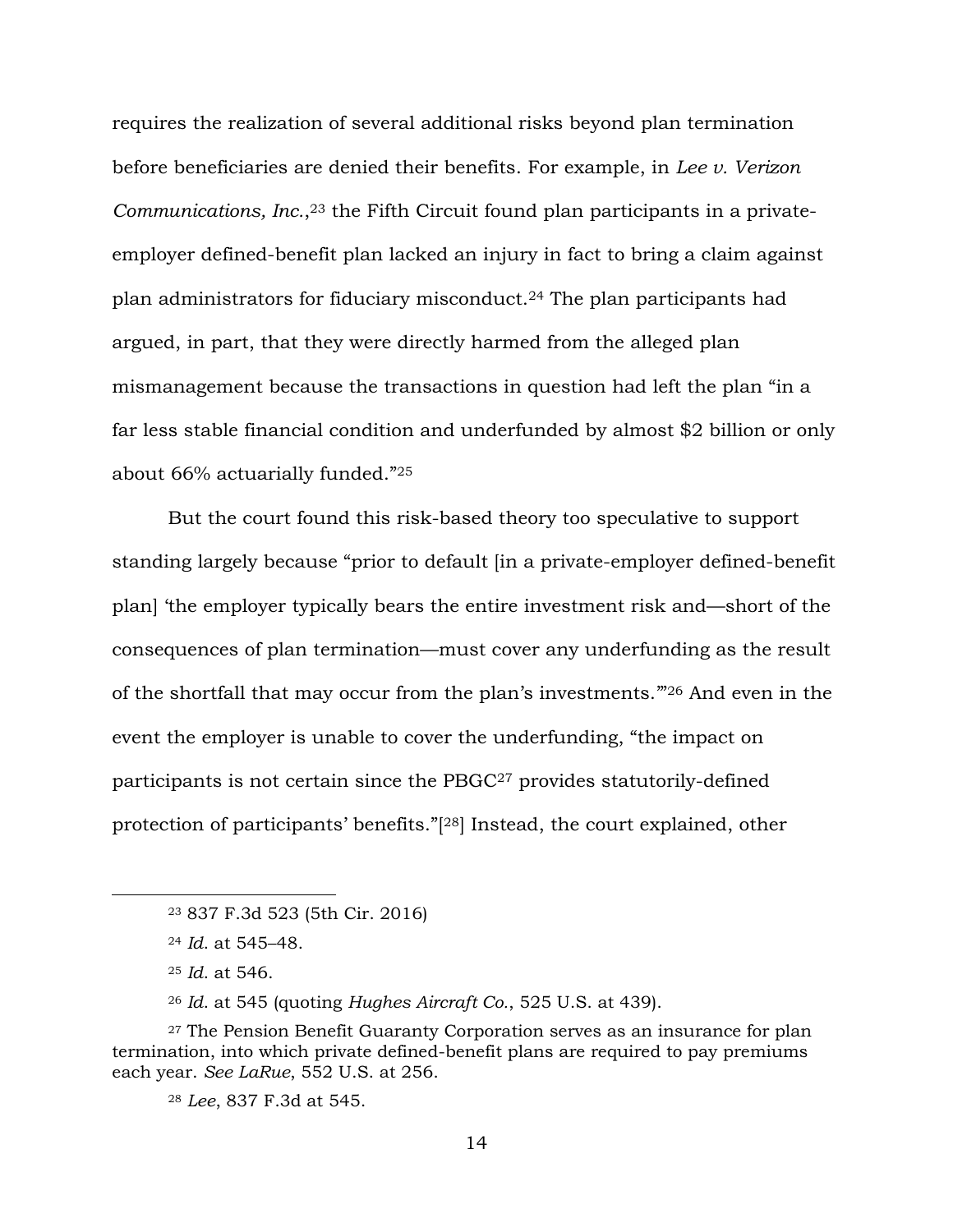federal circuit courts considering the degree to which the impact of fiduciary misconduct must be realized in order to establish standing had concluded that "constitutional standing for defined-benefit plan participants requires imminent risk of default by the plan, *such that participant's benefits are adversely affected*."<sup>29</sup> As such, it was irrelevant whether the plan was under- or overfunded because the risk to the participants' benefits depended on the realization of several additional risks—that the employer would be unable to cover the shortfall or that the PBGC would be unable to provide the benefits which "collectively render the injury too speculative to support standing."<sup>30</sup> Without credibly alleging impending plan termination *and* an inability of the employer to cover the shortfall, the participants' "allegations that the plan was underfunded, and less financially stable, merely increases the relative likelihood that [the employer] will have to cover a shortfall"—not the likelihood that the participants will not receive their benefits.<sup>31</sup>

A number of federal circuits have reached similar conclusions,<sup>32</sup> which we note is consistent with the United States Supreme Court's view that

<sup>29</sup> *Id*. at 546 (citing *David v. Alphin*, 704 F.3d 327, 338 (4th Cir. 2013); *Harley v. Minn. Mining & Mfg. Co.*, 284 F.3d 901, 906 (8th Cir. 2002), *Perelman v. Perelman*, 919 F. Supp. 2d 512, 517–520 (E.D. Pa. 2013), aff'd, 793 F.3d 368 (3d Cir. 2015)) (emphasis added).

<sup>30</sup> *Id*. at 546.

<sup>31</sup> *Id*.

<sup>32</sup> *See, e.g., Alphin*, 704 F.3d at 338 (finding "the alleged risk to be insufficiently 'concrete and particularized' to constitute an injury-in-fact for [constitutional standing] standing purposes. If the Plan becomes underfunded, the [employer] will be required to make additional contributions. If the [employer] is unable to do so because of insolvency, participants' vested benefits are guaranteed by the PBGC up to a statutory minimum[]").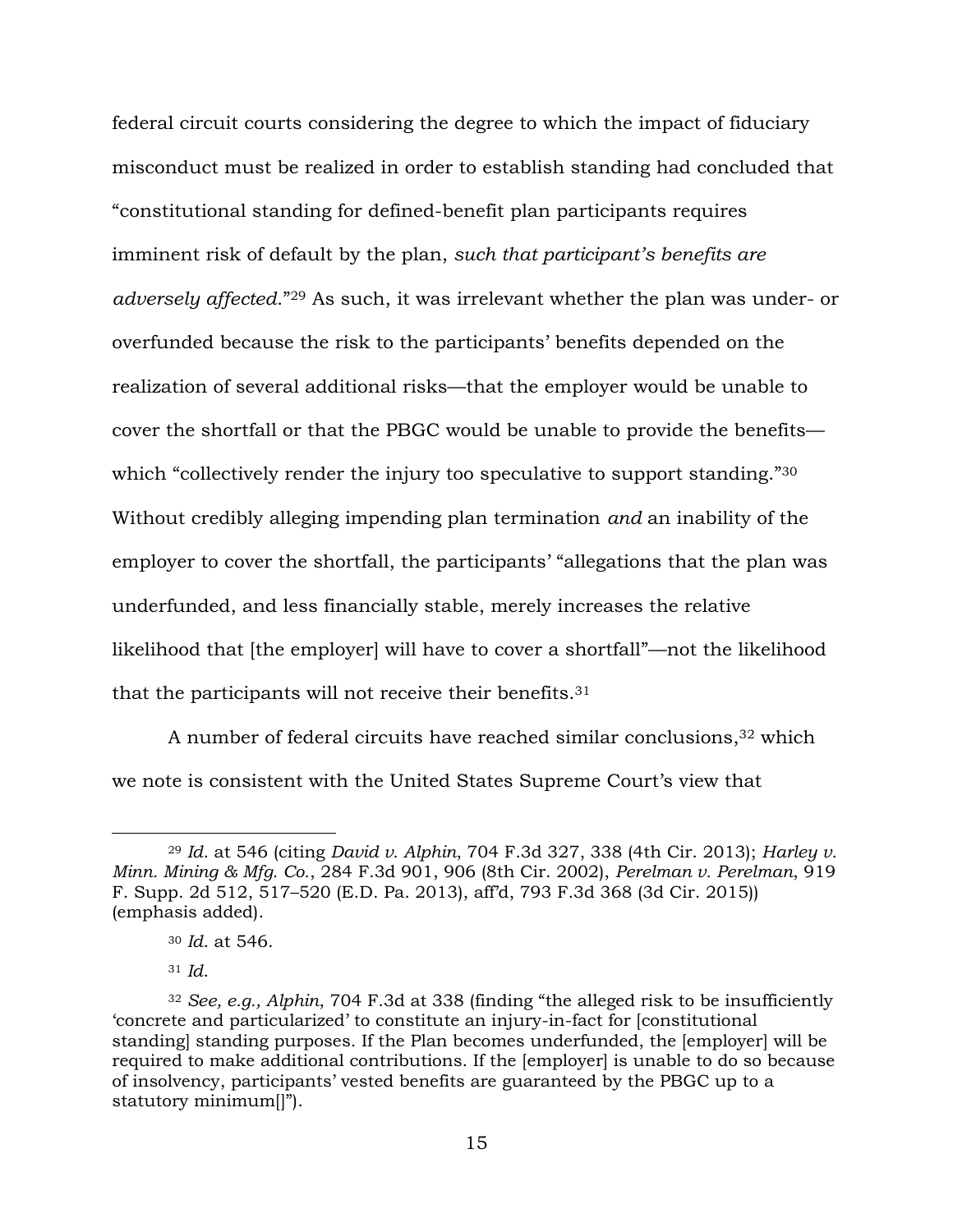"threatened injury must be *certainly impending* to constitute injury in fact."<sup>33</sup> But Plaintiffs assert in a motion before this Court that the Supreme Court's recent decision in *Thole v. U.S. Bank*<sup>34</sup> "explicitly left undisturbed the rule expressed in *LaRue v. DeWolff, Boberg & Associates, Inc.*[ <sup>35</sup>] that standing *does* exist where 'misconduct by the administrators of a defined benefit plan . . . creates or enhances the risk of default by the entire plan.'"<sup>36</sup> But neither *Thole* nor *LaRue* stands for that proposition.

*Thole* expressly left unaddressed this issue because "the plaintiffs' complaint did not plausibly and clearly claim that the alleged mismanagement of the plan substantially increased the risk that the plan *and the employer* would fail and be unable to pay the plaintiffs' future pension obligations."<sup>37</sup> The Court stated that "a bare allegation of plan underfunding does not itself demonstrate a substantially increased risk that the plan *and the employer* 

 $\overline{a}$ 

<sup>36</sup> Plaintiffs cite to *City of Louisville v. Stock Yards Bank & Trust Co.,* 843 S.W.2d 327 (Ky. 1992), as consistent with this proposition. But that case dealt with the ability of the City of Louisville, not beneficiaries, to sue for mismanagement of the Policeman's Retirement Fund of the City of Louisville. *Id*. at 328. The Court held that the City had the requisite interest to sue because not only had the City "made direct payments to the fund to maintain its fiscal soundness, it also has the additional duty, in the interest of sound public policy, to guarantee that active police officers have a dependable pension plan, one free of waste and mismanagement." *Id*. at 329. By contrast, the Court stated that "while appellees concede that fund beneficiaries may have standing, these individuals would have little motivation to bring suit secure in the knowledge that their pension benefits are guaranteed by the taxpayers of the City of Louisville." *Id*. This case deals with the standing of the latter—beneficiaries of a defined-benefit plan, not its member employers.

<sup>37</sup> *Thole*, 140 S. Ct. at 1622 (emphasis added).

<sup>33</sup> *Clapper*, 568 U.S. at 409 (quoting *Whitmore v. Arkansas*, 495 U.S. 149, 158 (1990)) (emphasis in original and internal quotations marks omitted).

<sup>34</sup> 140 S. Ct. 1615.

<sup>35</sup> 552 U.S. at 254–56.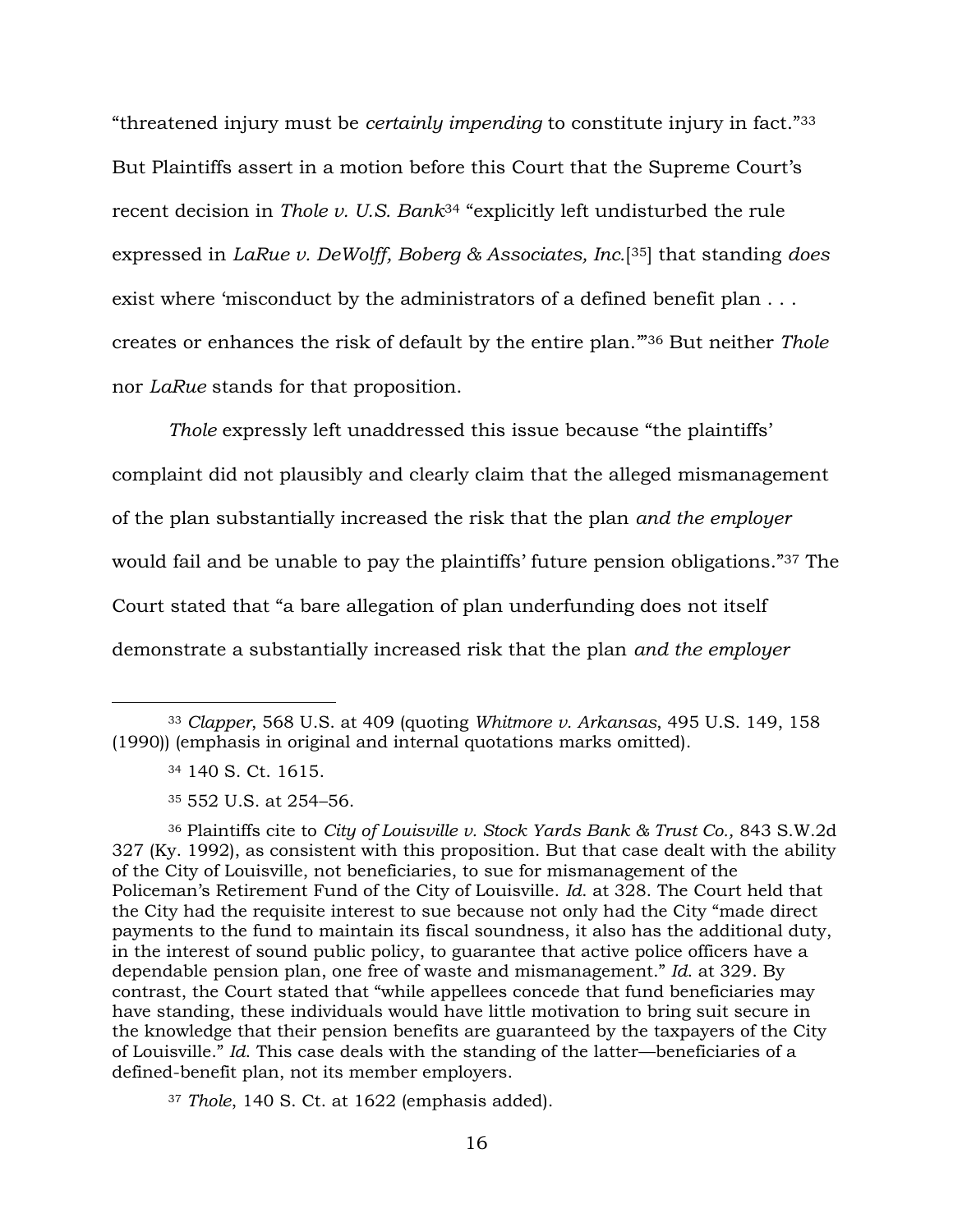*would both fail*." <sup>38</sup> The Court did, however, suggest in a footnote that the plaintiffs might not even have standing in the event both the plan *and* employer were to fail because, in that scenario, "the PGBC would be required to pay these two plaintiffs all of their vested pension benefits in full."<sup>39</sup>

While *LaRue* stated that "misconduct by the administrators of a defined benefit plan will not affect entitlement to a defined benefit unless it creates or enhances the risk of default by the entire plan," it did so in passing, only to illustrate that the plaintiffs in that case—members of a defined-contribution plan—did not need to show that the solvency of the entire plan was threatened in order for their benefits to be reduced.<sup>40</sup> But even still, the *LaRue* court's statement is consistent with the *Lee* court's rule that an injury in fact will not result unless it can be shown, at least, that plan termination is imminent, and the *employer* will not be able to cover the shortfall in the event of plan default. And even further, the *LaRue* court noted immediately after this statement that the risk of plan default is what "prompted Congress to require defined benefit plans (but not defined contribution plans) to satisfy complex minimum funding requirements, and to make premium payments to the Pension Benefit Guaranty Corporation for plan termination insurance." <sup>41</sup> So it is not clear that even the *LaRue* court thought an injury in fact existed for defined-benefit

<sup>38</sup> *Id*. (emphasis added).

<sup>39</sup> *Id*. at n. 2.

<sup>40</sup> 552 U.S. at 255.

<sup>41</sup> *Id*.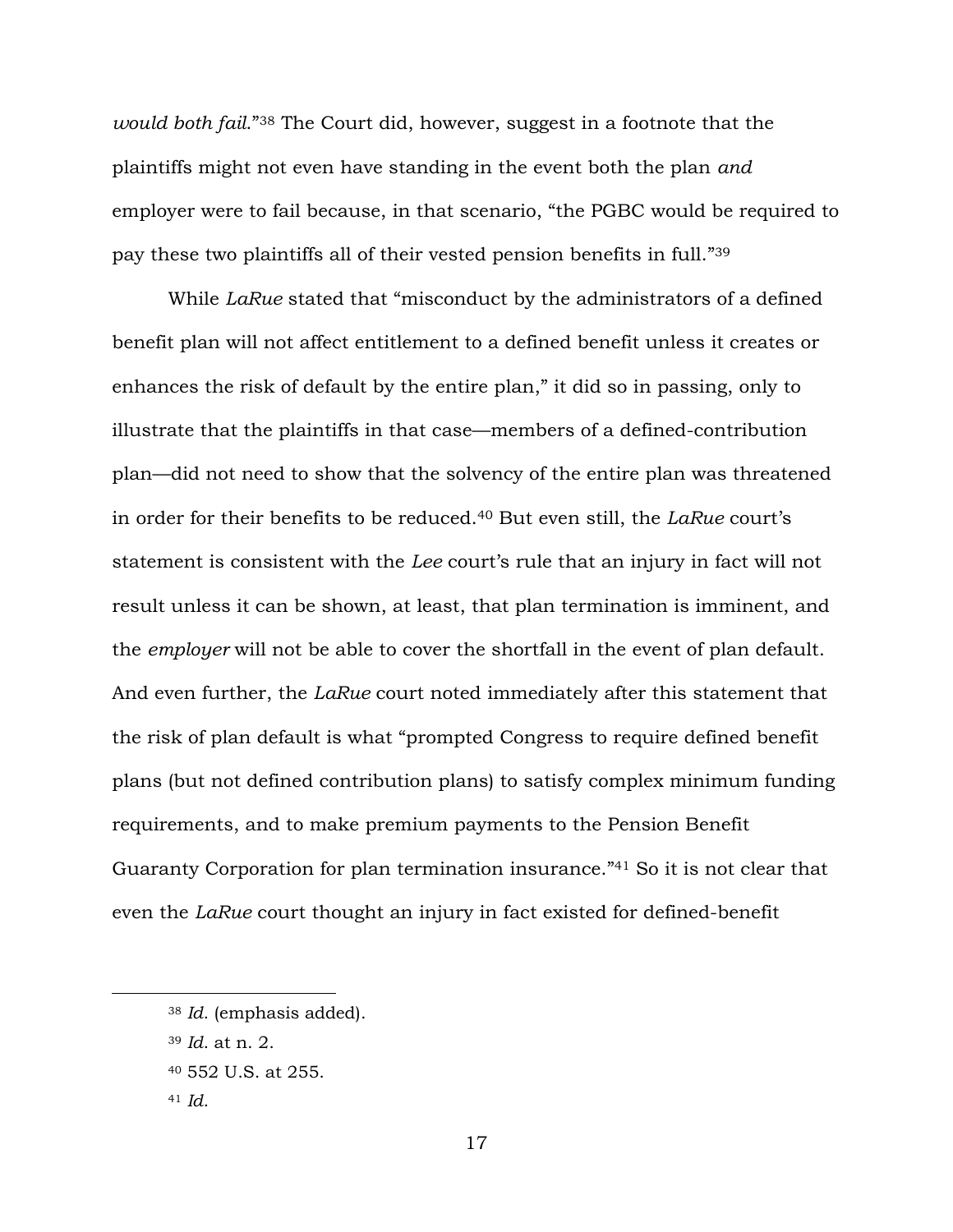beneficiaries in the event of plan and employer default because of the effect of the PBGC.<sup>42</sup>

But in any case, even assuming the Supreme Court would have found an injury in fact had the plaintiffs in *Thole* alleged that the employer was unable to cover any shortfall in the plan, that holding would not apply here. Plaintiffs have alleged that KRS is severely underfunded and that, at least in part, plan mismanagement is to blame. But, similar to the plaintiffs in *Lee*, Plaintiffs in this case have not alleged that the Commonwealth will be unable to cover the shortfall by increasing its contribution to the system or that, in the event of plan termination, the Commonwealth would be unable to pick up the tab directly. In sum, Plaintiffs have only alleged that the plan mismanagement increases the relative likelihood that the Commonwealth—an entity with taxing authority and the inability to avoid its obligations through bankruptcy<sup>43</sup>—will eventually have to fund the KRS plan's actuarial shortfall or pay Plaintiffs their benefits directly. Such an allegation is too speculative and hypothetical to confer standing for defined-benefit beneficiaries.

Relatedly, Plaintiffs also argue in passing that the statutory scheme grants to KRS participants a statutory right to prudent plan management and that they suffer a cognizable injury through invasion of that right by the alleged fiduciary misconduct. But this theory of standing has also repeatedly been

<sup>42</sup> It is also worth noting that *Thole* cites the standing discussion in *Lee*, 837 F.3d at 545–46, as analogous authority to the risk-based standing theory.

<sup>43</sup> Under the Bankruptcy Act, states are not persons eligible to file for bankruptcy protection. 11 U.S.C. § 109.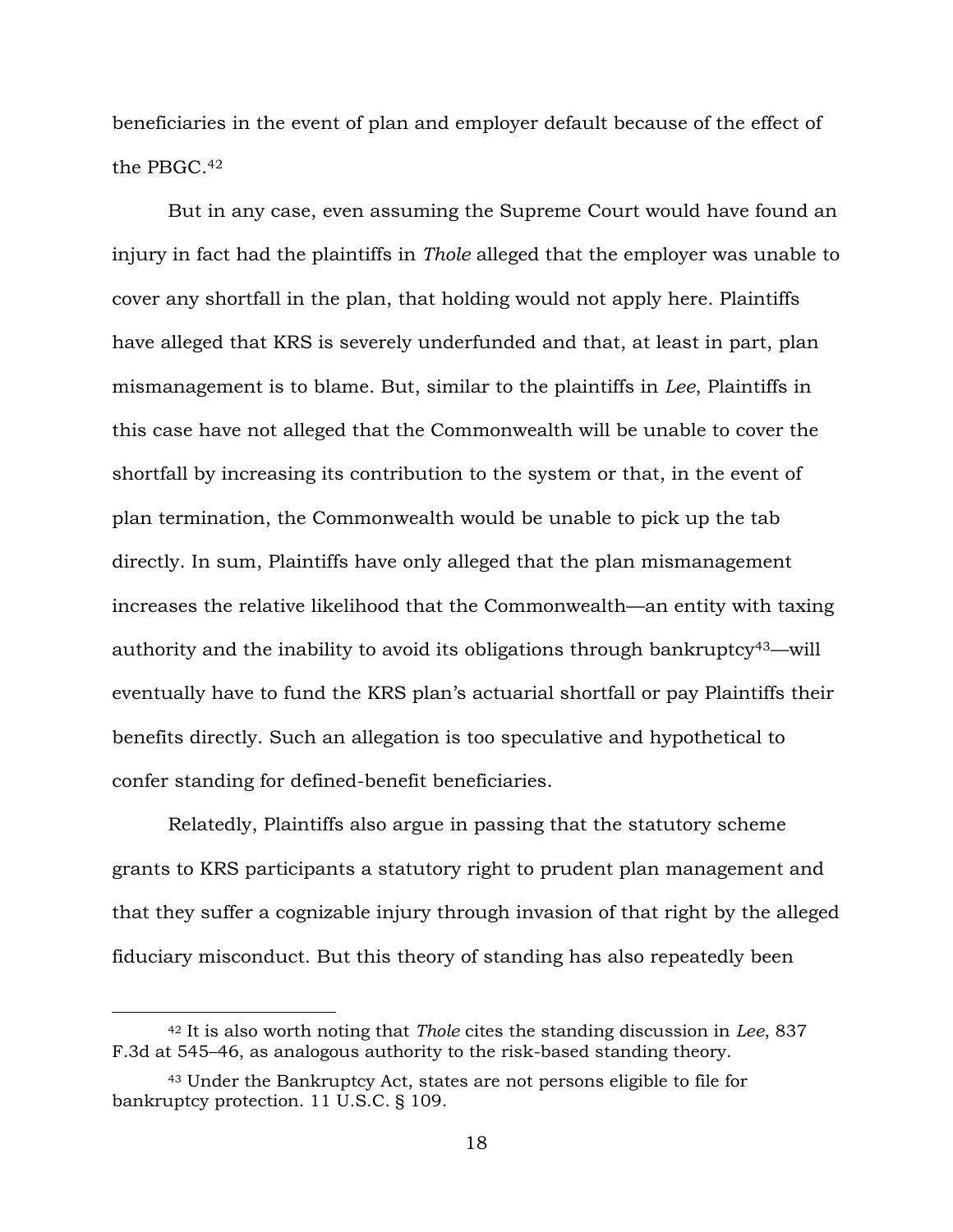rejected by federal circuits in the context of ERISA as conflating the concepts of statutory and constitutional standing.<sup>44</sup> That is, even if the KRS scheme grants to Plaintiffs a statutory right to have their plan managed in accordance with certain fiduciary standards, Plaintiffs must still themselves show a constitutional injury in fact to bring their claims. The Plaintiffs themselves do not have such an injury, so they may not bring their claims under this theory.

*ii. Representative Standing.*

 $\overline{a}$ 

While the alleged fiduciary misconduct is not sufficient to support a direct injury in fact on the part of Plaintiffs, they alternatively assert standing in a *representational* or *derivative* capacity on behalf of KRS and the Commonwealth.<sup>45</sup> While the plan may have suffered a loss of assets as a result of alleged mismanagement, such an injury is insufficient to confer standing on the part of the Plaintiffs here.

Importantly, the requirement of an injury in fact is a hard floor of our courts' jurisdiction that cannot be set aside by courts or legislatures.<sup>46</sup> So in

<sup>44</sup> *See Lee*, 837 F.3d at 546 (rejecting argument that plan beneficiaries' statutory right to proper plan management sufficed for Article III standing where participants did not themselves have a concrete stake in the suit and reiterating that the *Lujan* Court "clarified that a legislative creating of rights does not eliminate the injury requirement for a party seeking review" (citing *Lujan*, 504 U.S. at 578)); *see also Alphin*, 704 F.3d at 338 (rejecting same argument as a "non-starter" for conflating statutory and constitutional standing).

<sup>45</sup> In fact, Plaintiffs First Amended Complaint conceded that they did not, themselves, have an injury in fact but were instead bringing their claims on behalf of KRS and the Commonwealth.

<sup>46</sup> *See Summers v. Earth Island Inst.*, 555 U.S. 488, 497 (2009) ("[T]he requirement of injury in fact is a hard floor of Article III jurisdiction that cannot be removed by statute."). "Article III jurisdiction" refers to jurisdiction of federal courts under Article of the United States Constitution. Because we have interpreted the Kentucky Constitution to have the same justiciability requirements as the federal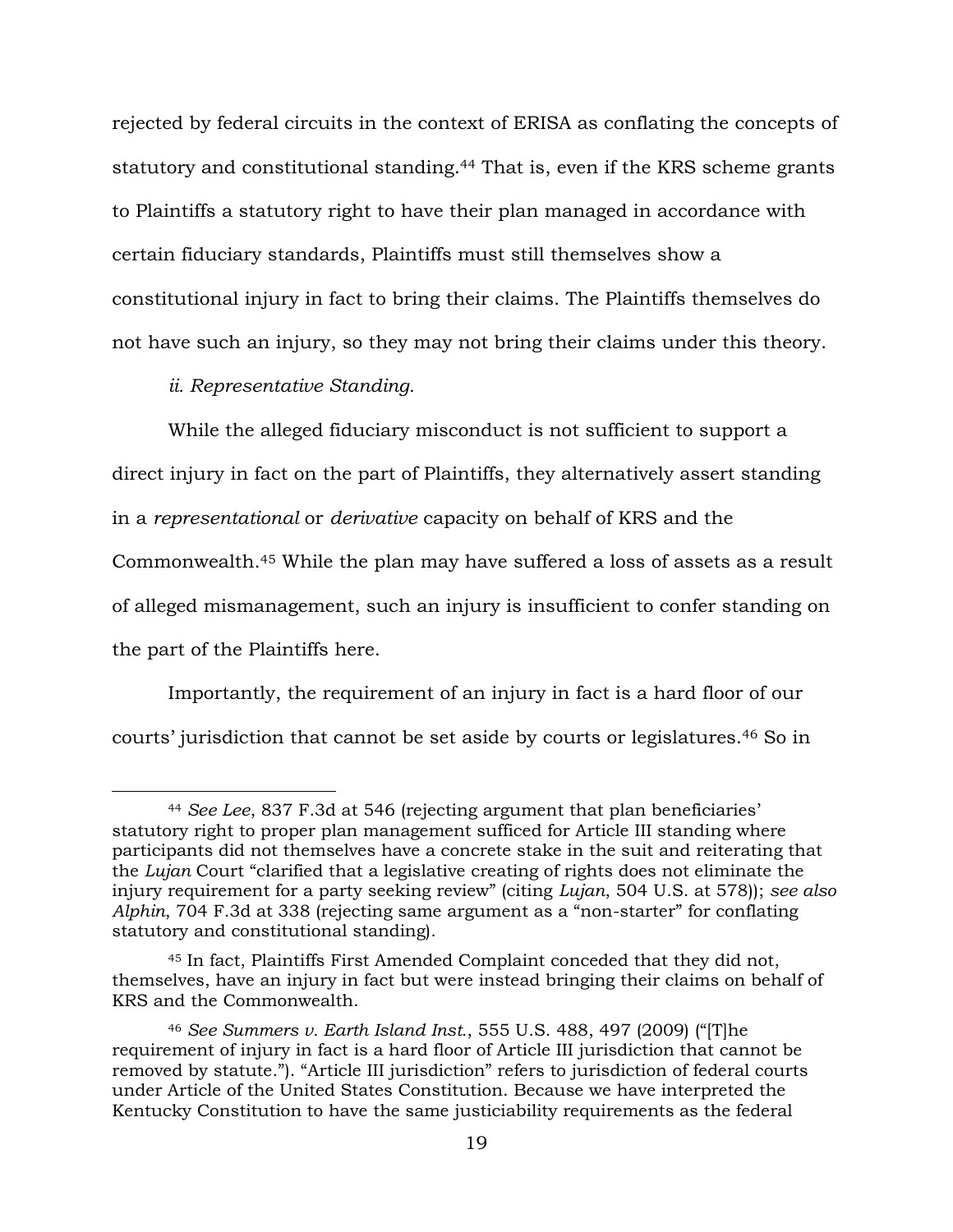order to claim 'the interests of others, the litigants themselves still must have suffered an injury in fact, thus giving' them 'a sufficiently concrete interest in the outcome of the issue in dispute.'"<sup>47</sup> As such, the Supreme Court in *Thole* recently rejected this exact argument in the context of participants in an ERISA defined-benefit plan, who did not themselves have an injury in fact, asserting claims on behalf of the plan.<sup>48</sup> Similarly, as we concluded above, the Plaintiffs do not themselves have an injury in fact, so they cannot also assert their claims on behalf of the plan.

Plaintiffs analogize their representative claim to corporate derivative suits in which, they argue, shareholders need not show an injury personal to themselves. But that argument ignores the fact that plaintiffs in a shareholder suit have a continuing personal interest in the litigation because of their status as shareholders. The requirement that derivative plaintiffs maintain ownership of their shares in the corporation throughout the pendency of litigation is codified in both Federal Rule of Civil Procedure 23.1 and, in Kentucky, KRS 271B.7–400(1). While Plaintiffs assert this requirement serves only a prudential standing purpose, we believe it has constitutional-standing implications as well.

constitution, *see Sexton*, 566 S.W.3d at 196–97 (interpreting Ky. Const. § 112 and adopting the federal test for constitutional standing), this rule applies to courts of the Commonwealth as well.

<sup>47</sup> *Thole*, 140 S. Ct. at 1620 (quoting *Hollingsworth v. Perry*, 570 U.S. 693, 708 (2013)).

<sup>48</sup> *See id*. (holding plaintiff-beneficiaries of a defined-benefit plan who themselves lack a cognizable injury do not have standing to sue "as representatives of the plan itself").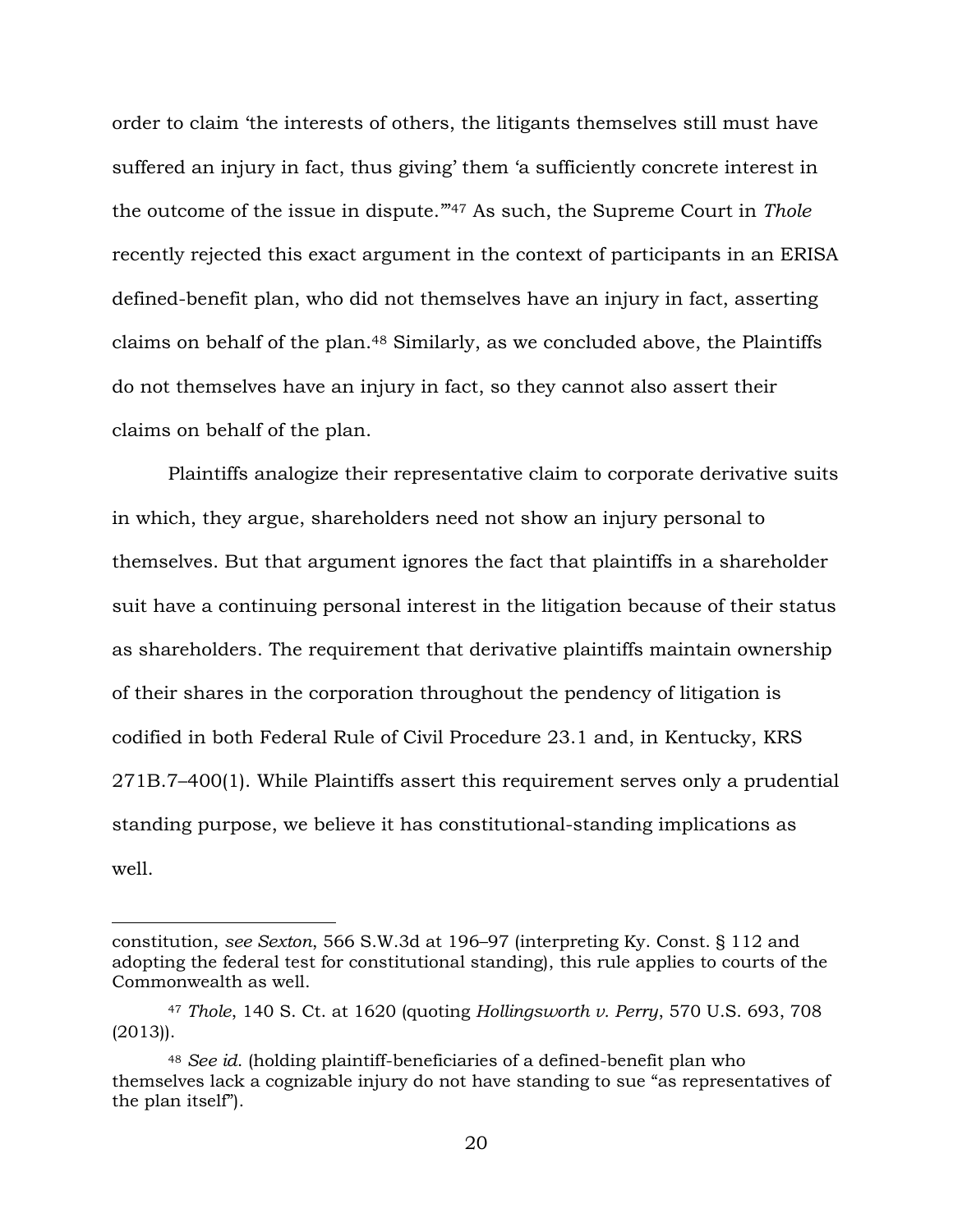In *Gollust v. Mendell*, <sup>49</sup> the Supreme Court considered whether a shareholder plaintiff bringing a derivative claim under § 16(b) of the Securities Exchange Act of 1934 had standing even after losing ownership of his shares in the defendant company during the litigation.<sup>50</sup> Section 16(b) imposes strict liability on "insider" owners of more than ten percent of a corporation's listed stock for any profits realized from the purchase and sale of stock occurring within a six-month period.<sup>51</sup> The statute authorizes both issuers and "owner[s] of any security of the issuer" to bring suit on behalf of the issuer against the "insider" to recover short-swing profits—with any recovery going back to the corporation.<sup>52</sup>

The plaintiff in *Gollust*, a shareholder in the defendant corporation, brought suit on behalf of the corporation against an "insider" for short-swing trade profits but lost ownership of his shares in the corporation during the suit.<sup>53</sup> In determining whether the plaintiff had standing to continue, the Court first concluded that neither the text of the statute nor its legislative history required a shareholder plaintiff to maintain ownership of the stock throughout the entire litigation.<sup>54</sup> But the Court construed the statute to require the shareholder plaintiff to maintain ownership of the shares throughout the entire

<sup>52</sup> *Id.*

<sup>49</sup> 501 U.S. 115 (1991).

<sup>50</sup> *Id*. at 117–19.

<sup>51</sup> *Id*. at 117.

<sup>53</sup> *Id*. at 118–19.

<sup>54</sup> *Id*. at 124.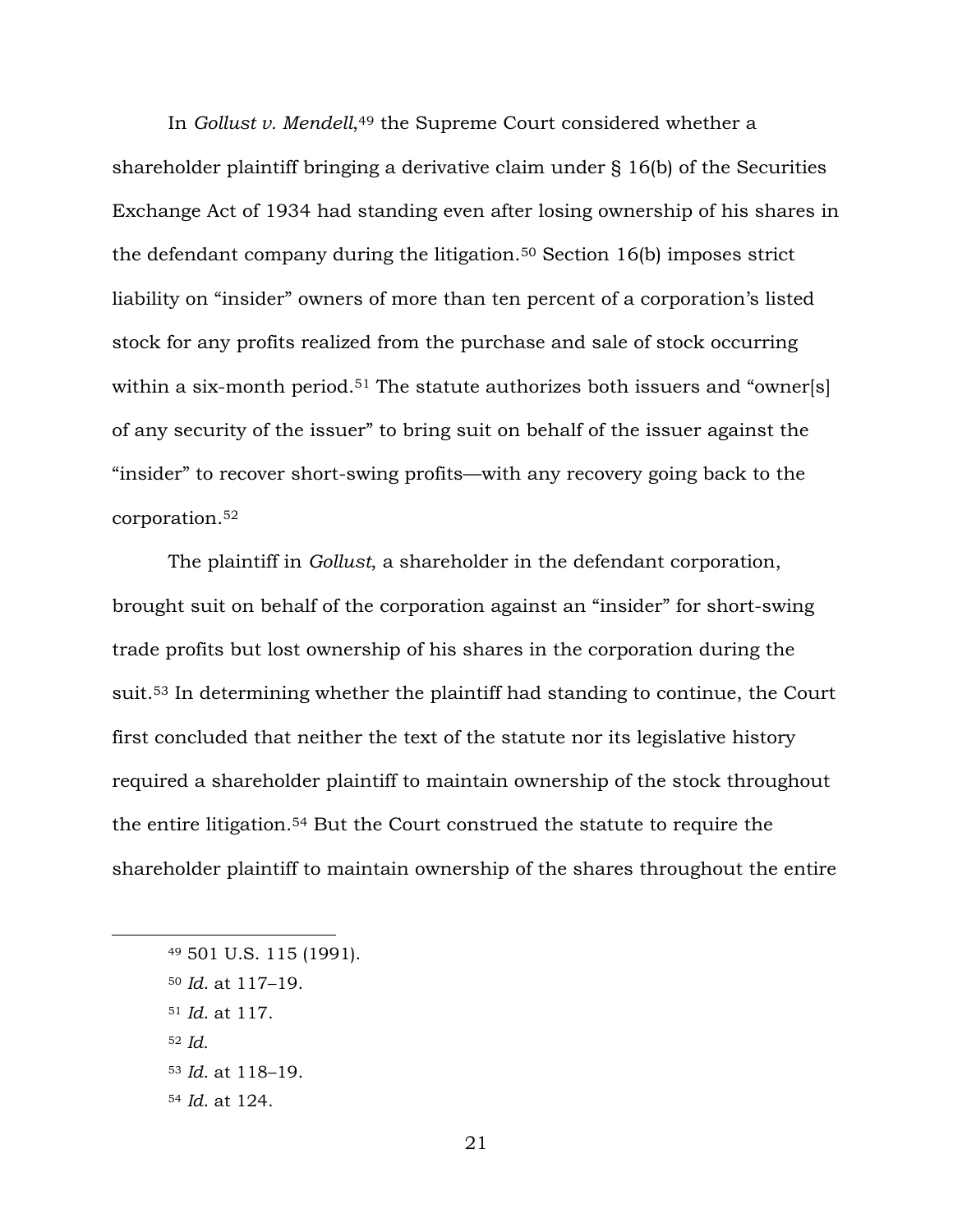case because such a construction would both further the purpose of the statute by ensuring plaintiffs have an incentive to litigate vigorously on behalf of the corporation *and* would avoid the "serious constitutional question that would arise" from allowing a non-shareholder plaintiff to continue prosecution of the case.<sup>55</sup> Explaining its justification for construing the statute to have a continuous ownership requirement, the *Gollust* Court stated the following:

Congress must, indeed, have assumed any plaintiff would maintain some continuing financial stake in the litigation for a further reason as well. For if a security holder were allowed to maintain a § 16(b) action after he had lost any financial interest in its outcome, there would be serious constitutional doubt whether that plaintiff could demonstrate the standing required by Article III's case-or-controversy limitation on federal court jurisdiction.<sup>56</sup> Although "Congress may grant an express right of action to persons who otherwise would be barred by prudential standing rules,"[ <sup>57</sup>] . . . "Art. III's requirement remains: the plaintiff still must allege a distinct and palpable injury to himself."<sup>58</sup> Moreover, the plaintiff must maintain a "personal stake" in the outcome of the litigation throughout its course.[ <sup>59</sup>]

Hence, we have no difficulty concluding that, in the enactment of § 16(b), Congress understood and intended that, throughout the period of his participation, a plaintiff authorized to sue insiders on behalf of an issuer would have some continuing financial interest in the outcome of the litigation, both for the sake of furthering the statute's remedial purposes by ensuring that enforcing parties

<sup>57</sup> *Warth v. Seldin*, 422 U.S. 490, 501, 95 S. Ct. 2197, 2206, 45 L.Ed.2d 343 (1975).

<sup>55</sup> *Id*. at 152–26.

<sup>56</sup> *See Phillips Petroleum Co. v. Shutts*, 472 U.S. 797, 804 (1985) (Article III requires "the party requesting standing [to allege] 'such a personal stake in the outcome of the controversy as to assure that concrete adverseness which sharpens the presentation of issues' ") (quoting *Baker v. Carr*, 369 U.S. 186, 204 (1962)); *see also Valley Forge Christian College v. Americans United for Separation of Church and State, Inc.*, 454 U.S. 464, 472 (1982).

<sup>58</sup> *Id.*

<sup>59</sup> *See United States Parole Comm'n v. Geraghty*, 445 U.S. 388, 395–397 (1980).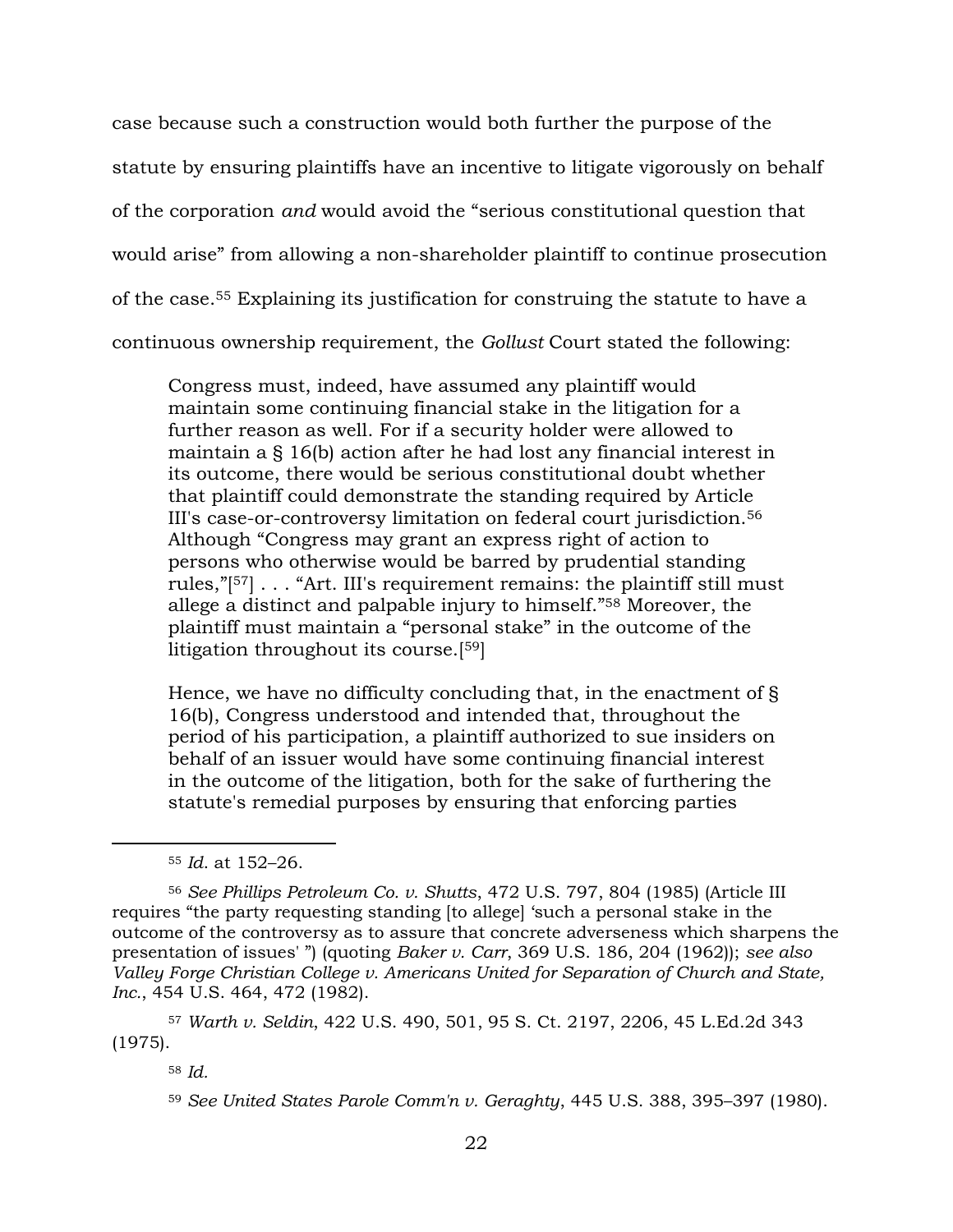maintain the incentive to litigate vigorously, and to avoid the serious constitutional question that would arise from a plaintiff's loss of all financial interest in the outcome of the litigation he had begun.<sup>[60]61</sup>

As such, even though the Court recognized ownership of an issuer's security is only a "modest financial stake" in the outcome of a derivative suit, the Court nonetheless views it as necessary to satisfy constitutional standing. We take from this that while the requirement that a shareholder maintain ownership of the shares throughout the course of litigation may serve some "prudential standing" purpose in that it ensures the plaintiff has an incentive to litigate the case vigorously and compatibly with the corporation's interests, it *also* serves the purpose of satisfying the injury-in-fact requirement of constitutional standing. And perhaps more importantly, the Court in *Thole* cited to *Gollust* as authority "suggesting that shareholder must 'maintain some continuing financial stake in the litigation' in order to have Article III standing to bring an insider trading suit on behalf of the corporation."<sup>62</sup>

Further, Plaintiffs argue that our recent decision in *Sexton<sup>63</sup>* allows representative suits as long as an injury can be shown on behalf of the entity or person being represented. But *Sexton* did not so fundamentally change the

<sup>60</sup> *See Crowell v. Benson*, 285 U.S. 22, 62, 52 S. Ct. 285, 296, 76 L. Ed. 598 (1932) ("When the validity of an act of Congress is drawn in question, and even if a serious doubt of constitutionality is raised, . . . this Court will first ascertain whether a construction of the statute is fairly possible by which the question may be avoided"); *see also Public Citizen v. Department of Justice*, 491 U.S. 440, 465–466 (1989); *id*., at 481, 109 S. Ct. at 2580 (Kenndy, J., concurring in judgment).

<sup>61</sup> *Gollust*, 501 U.S. at 124–25.

<sup>62</sup> *Thole*, 140 S. Ct. at 1620.

<sup>63</sup> 566 S.W.3d at 195.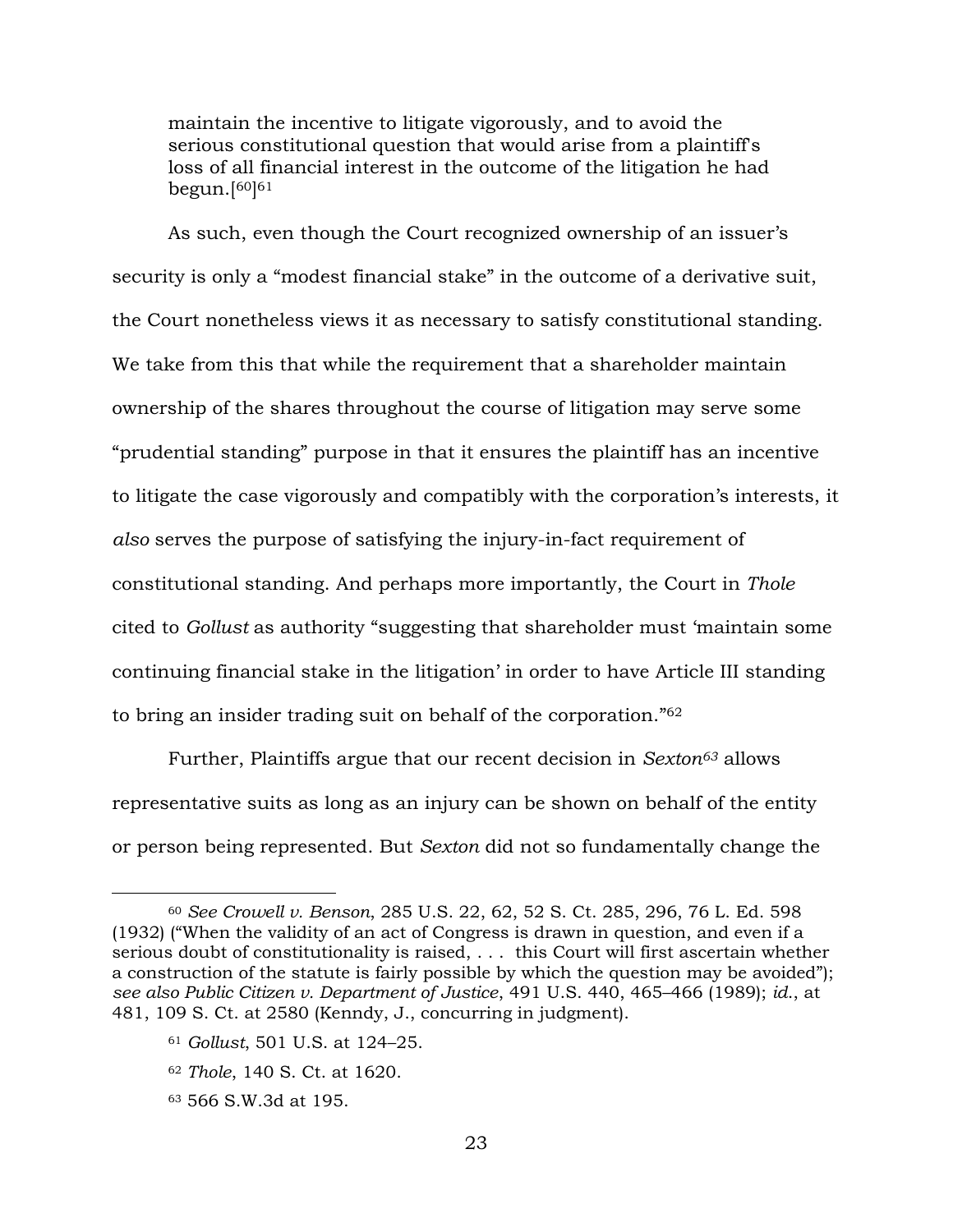bedrock standing requirement that litigants themselves still must have suffered an injury in fact in order to claim the interests of others.

In *Sexton*, the plaintiff, Lettie Sexton, received medical care from a nonparty hospital, Appalachian Regional Healthcare (ARH).64 Because Sexton was a Medicaid beneficiary, ARH received reimbursement for part, but not all, of the cost of Sexton's care from Coventry Health and Life Insurance, a managed-care provider. <sup>65</sup> Specifically, Coventry had reimbursed ARH for the first 24 hours of Sexton's stay but not an extended 15-hour stay for a cardiology consultation.<sup>66</sup>

ARH, purporting to act as Sexton's representative, sought review of Coventry's denial of reimbursement, first administratively and then in a circuit court appeal of the administrative denial. <sup>67</sup> Importantly, Sexton was the named plaintiff in the lawsuit, even though ARH was seeking reimbursement for its claims associated with Sexton's 15-hour cardiology consult.<sup>68</sup>

After formally adopting the federal *Lujan* test, we held that Sexton lacked constitutional standing to bring the claim because she had not suffered an injury in fact.69 And because Sexton—not ARH—was the named plaintiff in the case, we explained that it was Sexton's injury that mattered for purposes of constitutional standing:

<sup>64</sup> *Id*. at 188.

<sup>65</sup> *Id.*

<sup>66</sup> *Id*.

<sup>67</sup> *Id*. at 188–89.

<sup>68</sup> *Id*. at 189.

<sup>69</sup> *Id*. at 196–99.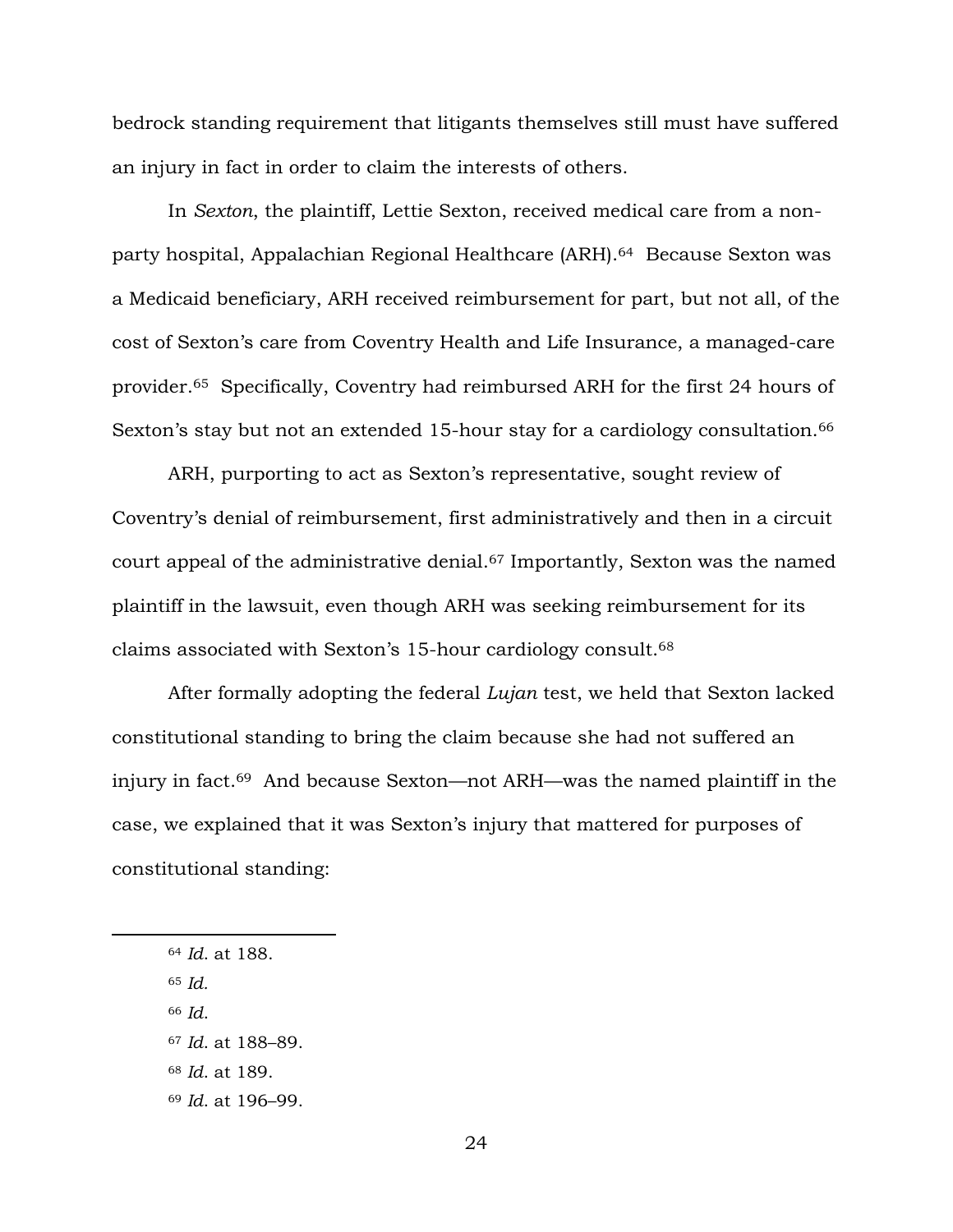Simply stated, Sexton, by and through her authorized representative, ARH, lacks the requisite standing to sue in this case. We emphasize the crucial determinative fact—because Sexton, not ARH, is the true plaintiff in this case, we must examine the standing requirement through the lens of Sexton's, not ARH's, purported satisfaction.<sup>70</sup>

Plaintiffs now attempt to distort our holding in Sexton by asserting that the injury of the named plaintiff is irrelevant when that party is asserting the injury of another. Plaintiffs argue that because we analyzed standing through the lens of the "true plaintiff," Sexton, even though ARH was the entity asserting her claim, we must similarly analyze standing in this case from the perspective of KRS.

This misses the point. We identified Sexton as the "true plaintiff" and analyzed standing from her perspective not because ARH was attempting to assert her rights, but *because she was the plaintiff*. In this way, Sexton did not in any way change the *Lujan* constitutional analysis—we still require the actual plaintiff named in the lawsuit to show his or her own, particularized injury. Analogizing to this case, we must also analyze standing through the lens of the named plaintiffs' purported satisfaction. And the named plaintiffs are pension beneficiaries who cannot themselves show an injury in fact. As such, our decision in *Sexton* provides no support to Plaintiffs here.

<sup>70</sup> *Id*. at 197.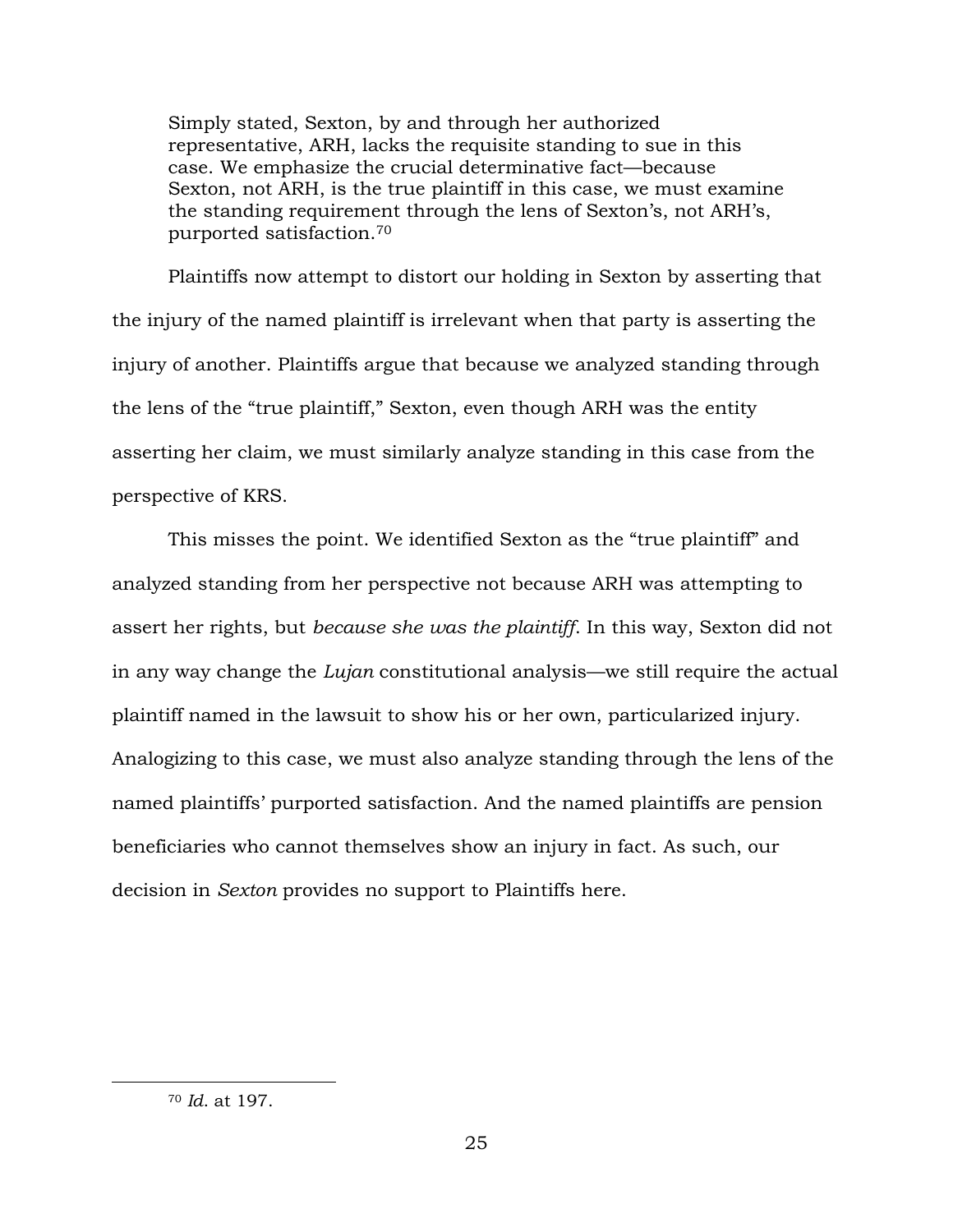Relatedly, Plaintiffs argue they are statutorily authorized to bring their claims on behalf of KRS and the Commonwealth under KRS 61.645.<sup>71</sup> But, again, even if that statute provides the authorization Plaintiffs claim, they must still show a concrete stake in the suit sufficient to constitute an injury in fact. This argument again conflates the concepts of constitutional and statutory standing, "and we decline to undermine this distinction by recognizing the latter as conferring the former."<sup>72</sup> This point is buttressed by the fact that ERISA participants are unquestionably authorized to bring suits on behalf of the plan for fiduciary misconduct under the ERISA enforcement provision, § 502(a)(2),<sup>73</sup> but courts repeatedly dismiss suits brought under that provision because the participants failed to show an injury particular to themselves.<sup>74</sup> And, for the same reason, Plaintiff's contention that their ability to sue on behalf of KRS was "both conceded and endorsed" by KRS in the Joint Notice

<sup>71</sup> Because Plaintiffs lack an injury in fact sufficient to confer constitutional standing, we express no opinion on whether KRS 61.645 provides to KRS beneficiaries a statutory right—expressly or implicitly—to bring claims on behalf of the plan.

<sup>72</sup> *Lee*, 837 F.3d at 546.

<sup>73</sup> § 502(a)(2) authorizes ERISA pension beneficiaries to bring suit on behalf of the plan, but all relief must go to the plan itself. *Alphin*, 704 F.3d at 332 (citing *Loren v. Blue Cross & Blue Shield of Mich*., 505 F.3d 598, 608 (6th Cir. 2007)).

<sup>74</sup> *See Thole*, 140 S. Ct. at 1620 ("[Participants] stress that ERISA affords the Secretary of Labor, fiduciaries, beneficiaries, and participants—including participants in a defined-benefit plan—a general cause of action to sure for restoration of plan losses and other equitable relief. See ERISA §§ 502(a)(2), (3), . . . . But the cause of action does not affect the Article III analysis."); *see also Lee*, 837 F.3d at 544 ("This dispute centers not on whether [plaintiff has] statutory standing under § 502, but instead whether he has constitutional standing under Article III."); *David*, 704 F.3d at 343 ("It is undisputed that Appellants have statutory standing to assert claims against Appellees on behalf of the Pension Plan under ERISA § 502(a)(2), 29 U.S.C. § 1132(a)(2). However, appellants asserting ERISA claims must also have constitutional standing under Article III, U.S. Const. art. III, § 2.").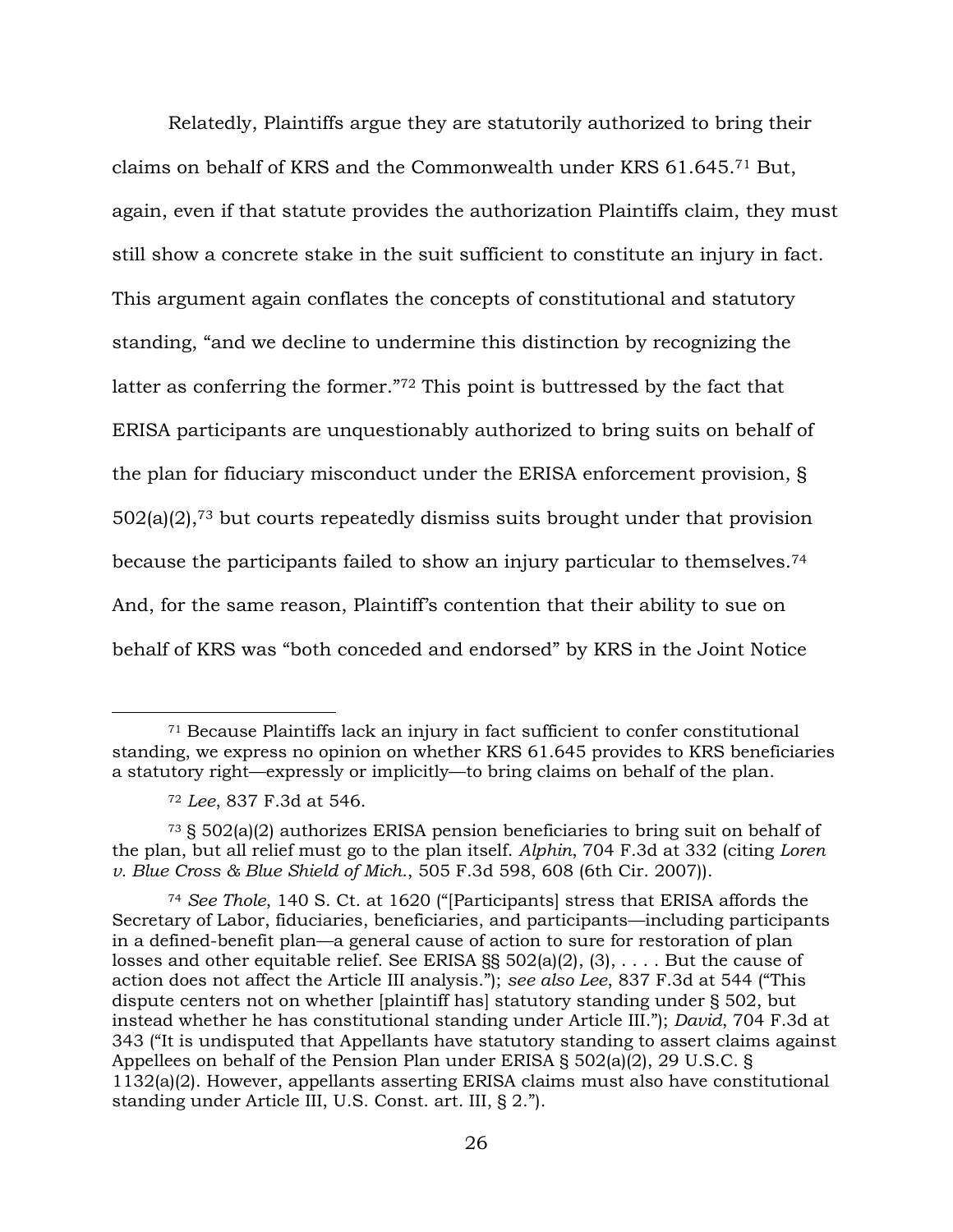has no effect on Plaintiffs' ability to show an injury in fact sufficient to support constitutional standing.<sup>75</sup>

*iii. Standing as Trust Beneficiaries.*

 $\overline{a}$ 

Plaintiffs also argue that they have standing to pursue their claims as beneficiaries of a trust based on common-law trust principles. Specifically, Plaintiffs assert that the Restatement (Third) of Trusts provides that a beneficiary of a trust can sue a third party when the trustees cannot or will not do so, to the detriment of the beneficiary's interest. And they point to language in the KRS statutory scheme as recognizing that funds administered by KRS are "trust funds" and that the participants should similarly be treated as trust beneficiaries.<sup>76</sup>

<sup>75</sup> Also, while not argued by the Plaintiffs, we note that KRS 61.645 does not effect an *assignment or partial assignment* of claims. Nowhere in that statute is a beneficiary given the right to collect proceeds from a lawsuit on behalf of KRS, and the Joint Notice from Kentucky lawmakers makes no such claim. This fact alone distinguishes this case from both *Sprint Communications Co., L.P. v. APCC Services, Inc.,* 554 U.S. 269 (2008), and *Vermont Agency of Natural Res. v. U.S. ex rel Stevens,*  529 U.S. 765 (2000); two cases often cited by plaintiffs bringing representative claims under ERISA but relied on a statutory assignment of claims to satisfy the injury-infact requirement on the part of the representative plaintiff. See *Vermont Agency*, 529 U.S. at 773; *Sprint*, 554 U.S. at 286.

<sup>76</sup> *See* KRS 61.515(2) ("A fund, called the "Kentucky Employees Retirement Fund," which shall consist of all the assets of the system as set forth in KRS 61.570 to 61.585. All assets received in the fund *shall be deemed trust funds* to be held and applied solely as provided in KRS 61.510 to 61.705." (emphasis added)). We note that ERISA contains similar trust language: "all assets of an employee benefit plan shall be held in trust by one or more trustees" and "the assets of a plan shall never inure to the benefit of any employer and shall be held for the exclusive purposes of providing benefits to participants in the plan and their beneficiaries and defraying reasonable expenses of administering the plan." 29 U.S.C. §§ 1103(a), (c)(1); *see also* § 1104(a)(1).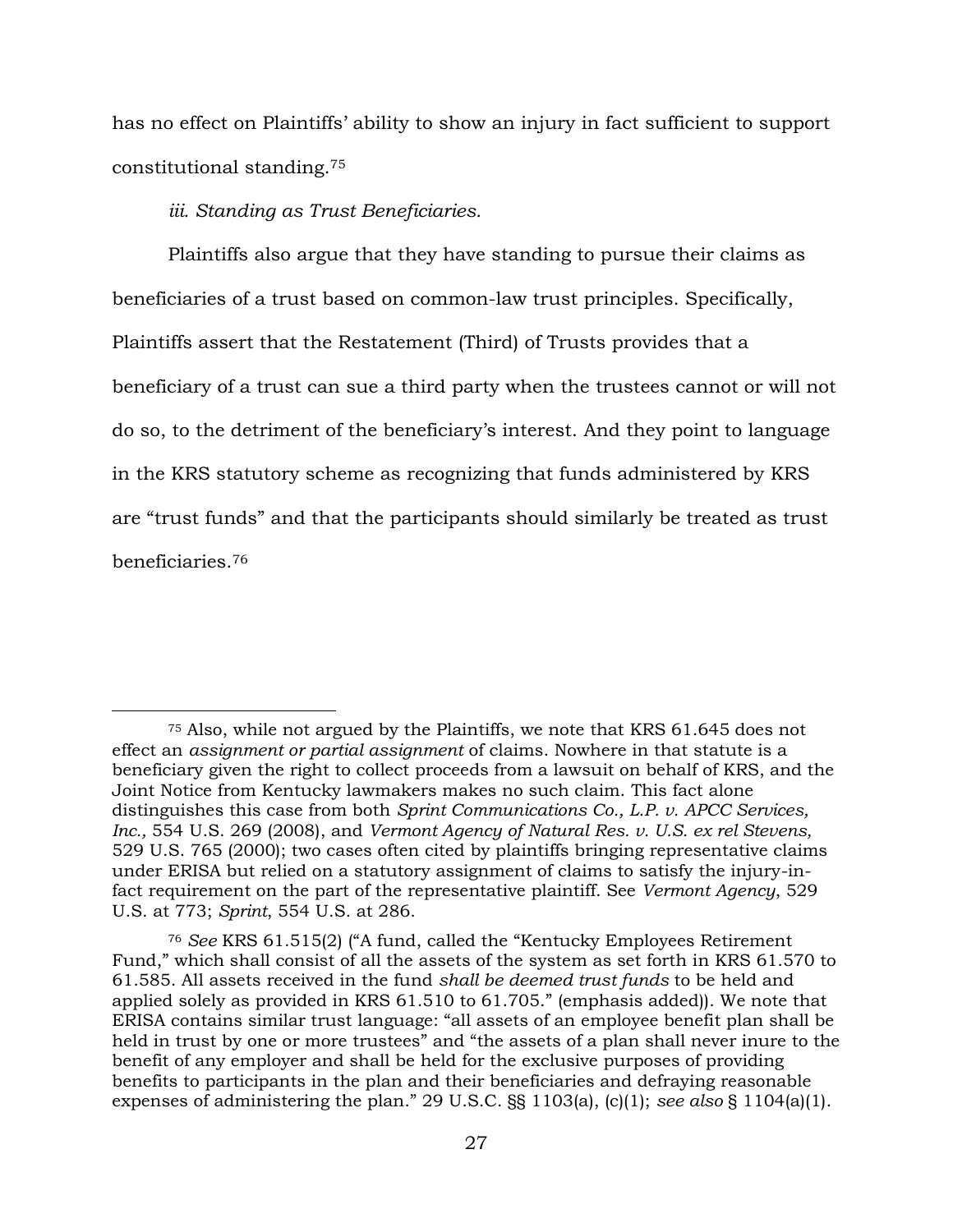But this argument also has squarely been rejected in the context of ERISA plans by federal circuits<sup>77</sup> and, recently, the Supreme Court, because participants in a defined-benefit plan possess no equitable or property interest in the plan assets:

The basic flaw in the plaintiffs' trust-based theory of standing is that the participants in a defined-benefit plan are not similarly situated to the beneficiaries of a private trust or to the participants in a defined-contribution plan. See *Varity Corp. v. Howe*, 516 U.S. 489, 497, 116 S.Ct. 1065, 134 L.Ed.2d 130 (1996) (trust law informs but does not control interpretation of ERISA). In the private trust context, the value of the trust property and the ultimate amount of money received by the beneficiaries will typically depend on how well the trust is managed, so every penny of gain or loss is at the beneficiaries' risk. By contrast, a definedbenefit plan is more in the nature of a contract. The plan participants' benefits are fixed and will not change, regardless of how well or poorly the plan is managed. The benefits paid to the participants in a defined-benefit plan are not tied to the value of the plan. Moreover, the employer, not plan participants, receives any surplus left over after all of the benefits are paid; the employer, not plan participants, is on the hook for plan shortfalls. See *Beck*, 551 U.S. at 98–99, 127 S.Ct. 2310. As this Court has stated before, plan participants possess no equitable or property interest in the plan. *See Hughes Aircraft Co*., 525 U.S. at 439–441, 119 S.Ct. 755; *see also LaRue v. DeWolff, Boberg & Associates, Inc.*, 552 U.S. 248, 254–256, 128 S.Ct. 1020, 169 L.Ed.2d 847 (2008). The trust-law analogy therefore does not fit this case and does not support Article III standing for plaintiffs who allege mismanagement of a defined-benefit plan.<sup>78</sup>

<sup>77</sup> *See, e.g., Duncan v. Muzyn*, 885 F.3d 422, 429 (6th Cir. 2018) ("A discretionary [trust] beneficiary has an equitable interest in the trust corpus, . . . but Plaintiffs identify nothing in the Plan's rules that gives members any interest in the savings account. Rather, Plaintiffs have an interest solely in their defined benefits, not in the 'general pool' of Plan assets." (citing *Hughes Aircraft Co.*, 525 U.S. at 439–40, 119 S.Ct. 755).

<sup>78</sup> *Thole*, 140 S.Ct. at 1619–20.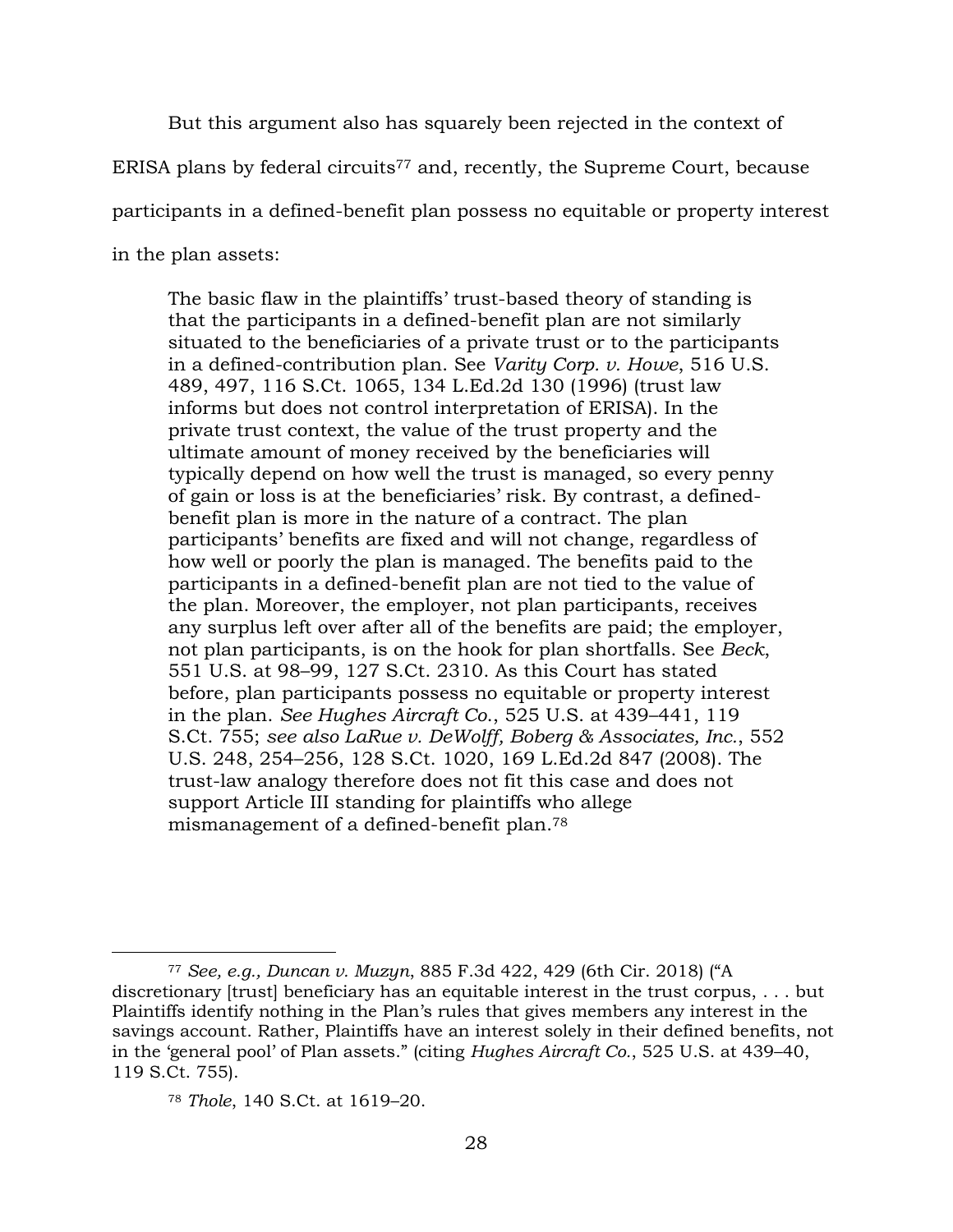Similarly, Plaintiffs' benefits in this case are fixed and will not fluctuate based on the value of the KRS assets. And, moreover, Plaintiffs are not entitled to any surplus left over in the KRS fund, and the Commonwealth, not the Plaintiffs, is on the hook for plan shortfalls. Plaintiffs have identified nothing giving them an interest in the general pool of KRS assets, and we have previously stated that KRS beneficiaries' rights are, in essence, only "the receipt of promised funds."<sup>79</sup> As such, common-law trust principles also do not provide a viable theory of standing to Plaintiffs in this case.

But Plaintiffs also argue that we should adopt Section 107(2)(b) of the Restatement (Third) of Trusts, which allows a trust beneficiary to "maintain a proceeding against a third party on behalf of the trust and its beneficiaries only if . . . the trustee is unable, unavailable, unsuitable, or improperly failing to protect the beneficiary's interest." But that provision would not be applicable in this case, as beneficiaries of a defined-benefit pension plan, unlike beneficiaries of a private trust, possess no equitable interest in the plan assets, as the value

<sup>79</sup> *See Jones*, 910 S.W.2d at 715 ("At the simplest level, appellees have the right to the pension benefits they were promised as a result of their employment, at the level promised by the Commonwealth. This right does not include oversight of every aspect of the process; its essence is the receipt of promised funds."). The circuit court, instead, stated that KRS beneficiaries have a protected property interest in the funds held by KRS, citing *Commonwealth ex rel. Armstrong v. Collins*, 709 S.W.2d 437 (Ky. 1986). There, this Court held, "[b]ecause the General Assembly has no authority to transfer private funds to the general fund, the transfer of money from agencies in which public funds and private employee contributions are commingled and cannot be differentiated [such as KRS], is unconstitutional." *Id*. at 446. We do not view *Collins* as conflicting with the *Jones* court's conclusion that the essence of KRS beneficiaries' right is the receipt of promised pension benefits, not the oversight of the system.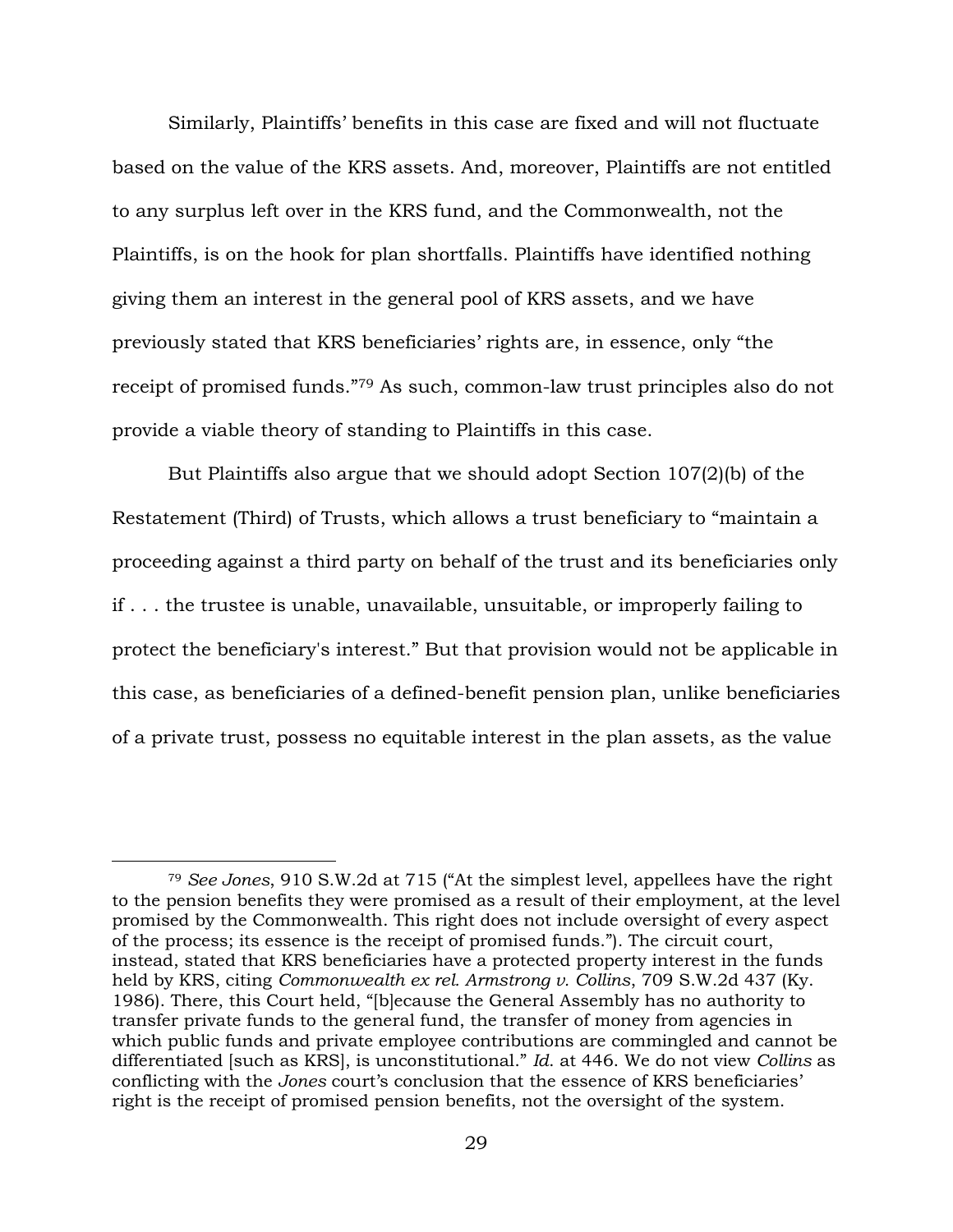of those assets has no impact on their right to be paid benefits.80 Accordingly, we are constrained to reject this argument as well.<sup>81</sup>

Our decision today borrows heavily from the analysis of *Thole*<sup>82</sup> and other federal circuit cases discussing the *constitutional standing* of beneficiaries in defined-benefit plans governed by ERISA to sue for alleged fiduciary misconduct that results in losses to the plan's assets. We recognize that ERISA does not apply to government plans,<sup>83</sup> including KRS. And we express no intent to construe statutory provisions governing KRS as consistent with any part of ERISA. We express no opinion on KRS beneficiaries' claims, if any, under Ky. Const. § 19. By contrast, this case concerns only the ability of beneficiaries of KRS defined-benefit plans to sue for alleged shortfalls in the KRS plan assets because of alleged administrative misconduct.

# *iv. Standing as Taxpayers.*

Plaintiffs alternatively assert that they have standing as taxpayers suing on behalf of the Commonwealth to recover misspent, misused or wasted tax

<sup>80</sup> *See Thole*, 140 S. Ct. at 1619 (explaining that plan participants in a definedbenefit retirement plan, unlike beneficiaries of a private trust, possess no equitable or property interest in the plan).

<sup>81</sup> In a recent case, *Kentucky Emp. Ret. Sys. v. Seven Counties Services, Inc.*, 580 S.W.3d 530 (Ky. 2019), this Court acknowledged that KRS is a trust created by statute. *Id*. at 544. Our opinion today does not depart from that observation, but instead concludes that Plaintiffs, as beneficiaries of a defined-benefit plan, possess no equitable or property interest in the KRS plan assets and therefore have no standing under trust law to bring a mismanagement claim. *See Thole*, 140 S. Ct. at 1619–20.

<sup>82</sup> 140 S. Ct. 1620.

<sup>83</sup> *See* 29 USC § 1003(b)(2) ("The provisions of this subchapter shall not apply to any employee benefit plan if . . . such plan is a governmental plan (as defined in section 1002(32) of this title)[.]").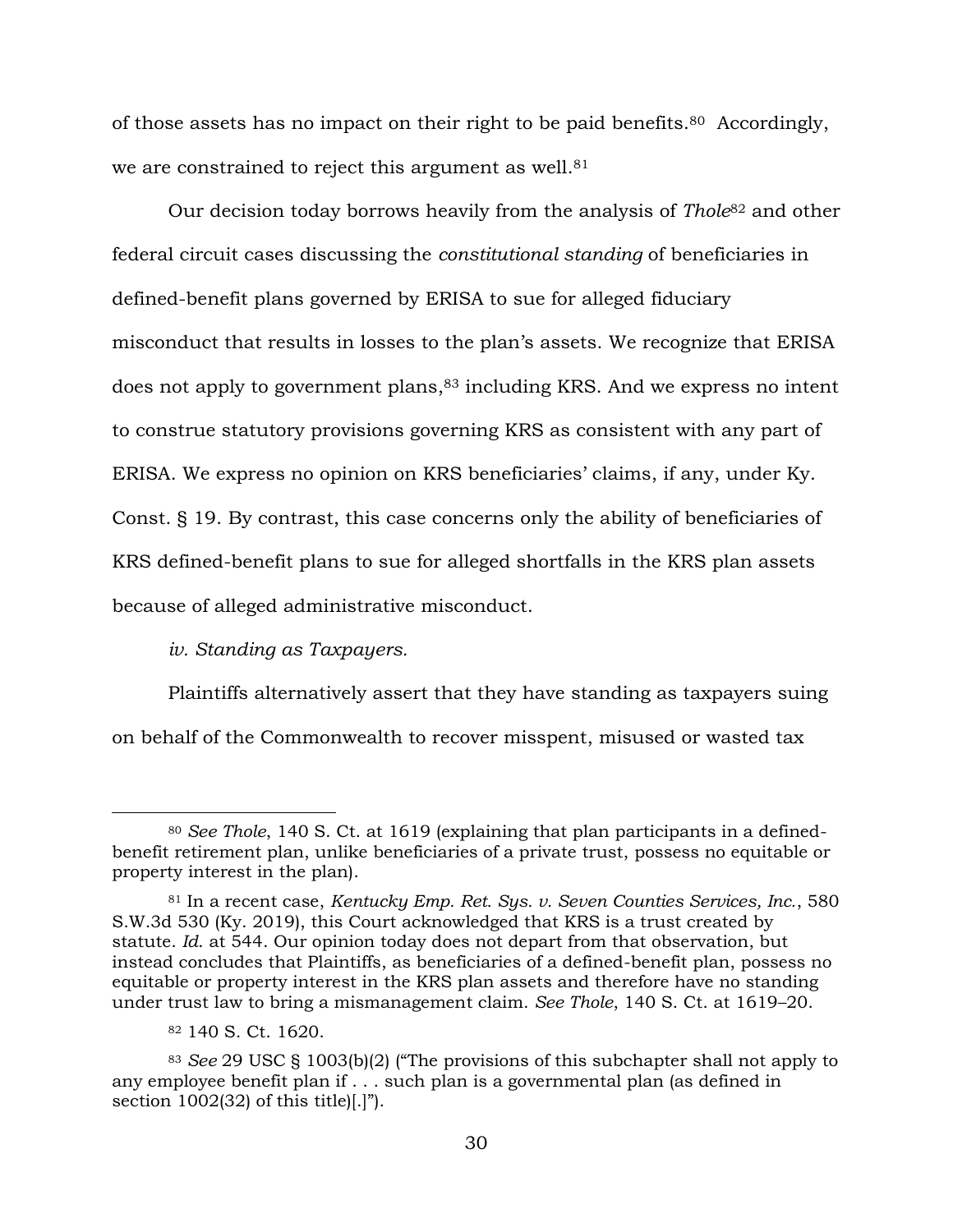dollars from those responsible. Specifically, Plaintiffs point to the allegedly wasted tax dollars that were paid into KRS based on false financial and actuarial information, roughly \$1.5 to \$1.8 billion spent on questionable investments for KRS, and future costs to the Commonwealth in otherwise avoidable taxpayer-funded payments to KRS to make up for the alleged misconduct. But this theory of standing fails too.

Plaintiffs appear to argue both that they have standing as taxpayers harmed by the misuse of taxpayer funds *and* as taxpayers bringing claims on behalf of the Commonwealth.<sup>84</sup> While Kentucky courts have historically permitted taxpayer claims in certain circumstances as a matter of equity,<sup>85</sup> we have never allowed a suit like this.

First, taxpayers in Kentucky, on behalf of themselves, have been permitted to sue government bodies or their agents to challenge the propriety of city, county, or state tax or expenditure of public funds. Indeed, Plaintiffs cite only to cases against government entities in which taxpayers seek to enjoin the imposition of an illegal tax or expenditure of public funds or to compel compliance with certain statutory or constitutional requirements attached

<sup>84</sup> Plaintiffs' Amended Complaint and Appellant's Brief in the Writ Case both state that they are suing as taxpayers *on behalf of the Commonwealth*—thus invoking the derivative theory of taxpayer standing. But the arguments made in their brief and Amended Complaint enter the territory of traditional taxpayer claims brought by and on behalf of citizen taxpayers. *See* MUNICORP § 52:13, Citizens' and Taxpayers Suit, Standing in General (noting the two different types of taxpayer suits: "Taxpayers may have standing to sue either in their personal capacity as taxpayers or derivatively on behalf of a local governmental unit (taxpayer derivative)").

<sup>85</sup> *Rosenbalm v. Commercial Bank*, 838 S.W.2d 423, 427 (Ky. 1992) (citing 74 Am.Jur.2d Taxpayers' Actions § 2 (1974) at 185).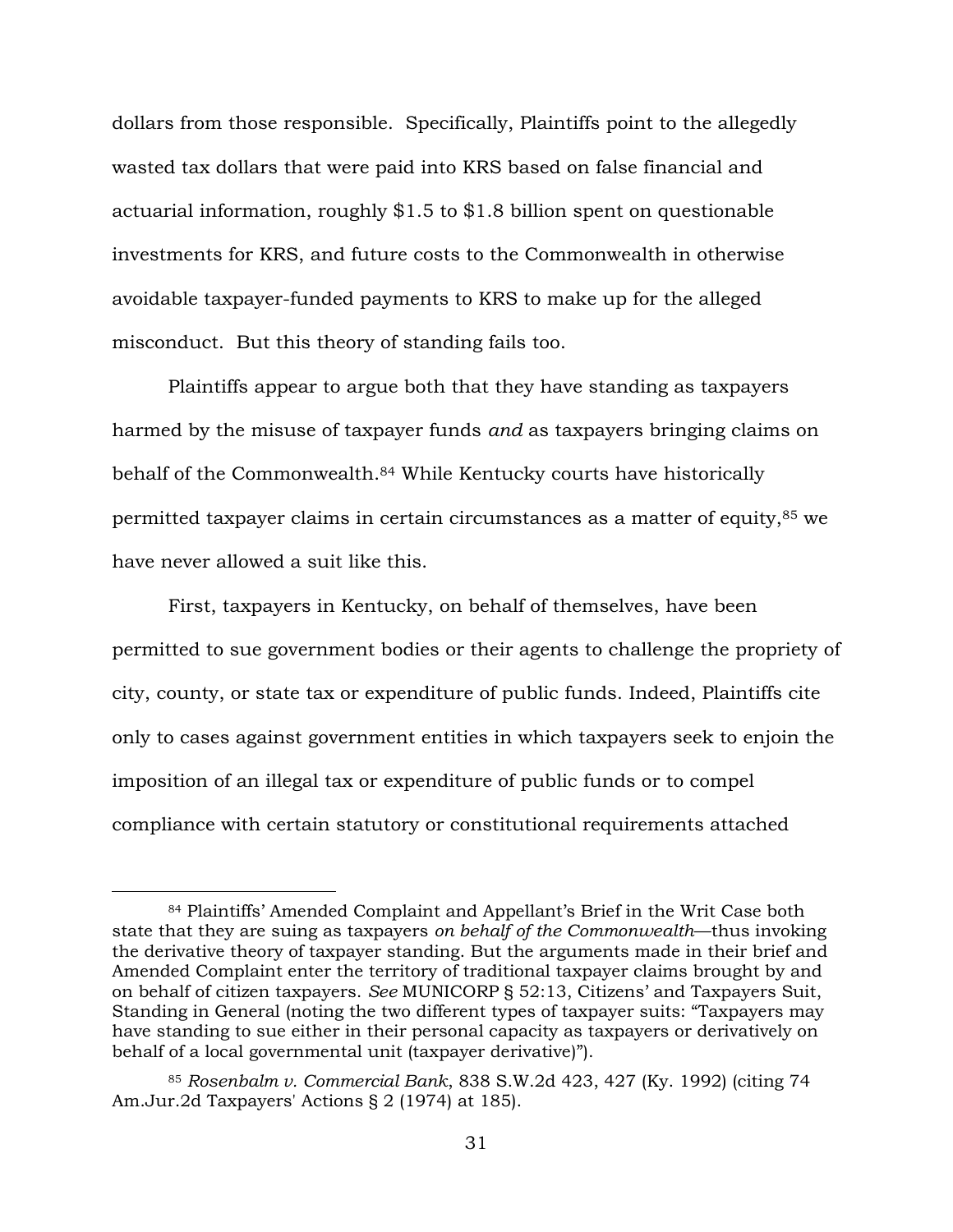thereto.<sup>86</sup> Only in two cases cited by Plaintiffs do taxpayers seek any form of monetary relief; and in both cases, county taxpayers were permitted to sue local government officials to recover salaries illegally paid to them in excess of a county fiscal court order.<sup>87</sup>

By contrast, under this direct-taxpayer theory of standing, Plaintiffs seek damages from private third parties and KRS officials in their individual capacities for tort damages allegedly sustained to all Kentucky taxpayers. Plaintiffs do not cite, and we cannot find, any Kentucky cases permitting such a novel theory of standing. Plaintiff's reference this Court's statement in

<sup>86</sup> *See id* at 423 (allowing six Bell County taxpayers to intervene, on behalf of themselves, in a suit to challenge the imposition of a county tax to pay the debts of the Bell County Garbage and Refuse Disposal District); *Gay v. Haggard*, 118 S.W. 299 (Ky. 1909) (taxpayer of Clark County bringing suit on his own behalf and the behalf of all other taxpayers of Clark County against the supervisor of Clark County roads to compel compliance with statutory competitive bidding requirements for work on public roads in the county). *Price v. Commonwealth*, 945 S.W.2d 429 (Ky. App. 1996) (taxpayers bringing suit on behalf of themselves seeking injunctive and declaratory relief to bar payment of any funds under a legislative enactment against the Commonwealth of Kentucky, Transportation Cabinet and the Secretary of Transportation in his official capacity); *Elam v. Salisbury*, 202 S.W. 56 (Ky. 1918) (taxpayer of city of Ashland seeking writ of mandamus on behalf of himself and other taxpayers against the mayor and members of the city council to compel the proper tax assessment of certain properties); *Yeoman v. Comm. of Kentucky, Health Policy Board*, 983 S.W.2d 459, 473 (Ky. 1998) (physician and patient had standing to challenge constitutionality of healthcare reform bill which allowed collection and use of certain medical data as violation of privacy rights, but not as taxpayers); and *Russman v. Luckett*, 391 S.W.2d 694 (Ky. 1965) (taxpayers bringing suit on behalf of themselves against Kentucky Department of Revenue and its Commissioner to challenge the constitutionality of Kentucky's tax assessment statutes and procedures).

<sup>87</sup> *See Williams v. Stallard*, 213 S.W. 197 (Ky. 1919) (taxpayers of county suing "on behalf of himself and all other taxpayers, for the use and benefit of the county" to recover money paid to the county judge of Pike County in excess of his salary as defined by a fiscal court order); *Fox v. Lantrip*, 185 S.W. 136, 139 (Ky. 1916) (taxpayer of Hopkins County brought suit on behalf of himself against county superintendent to recover money illegally appropriated and paid to the him by the fiscal court).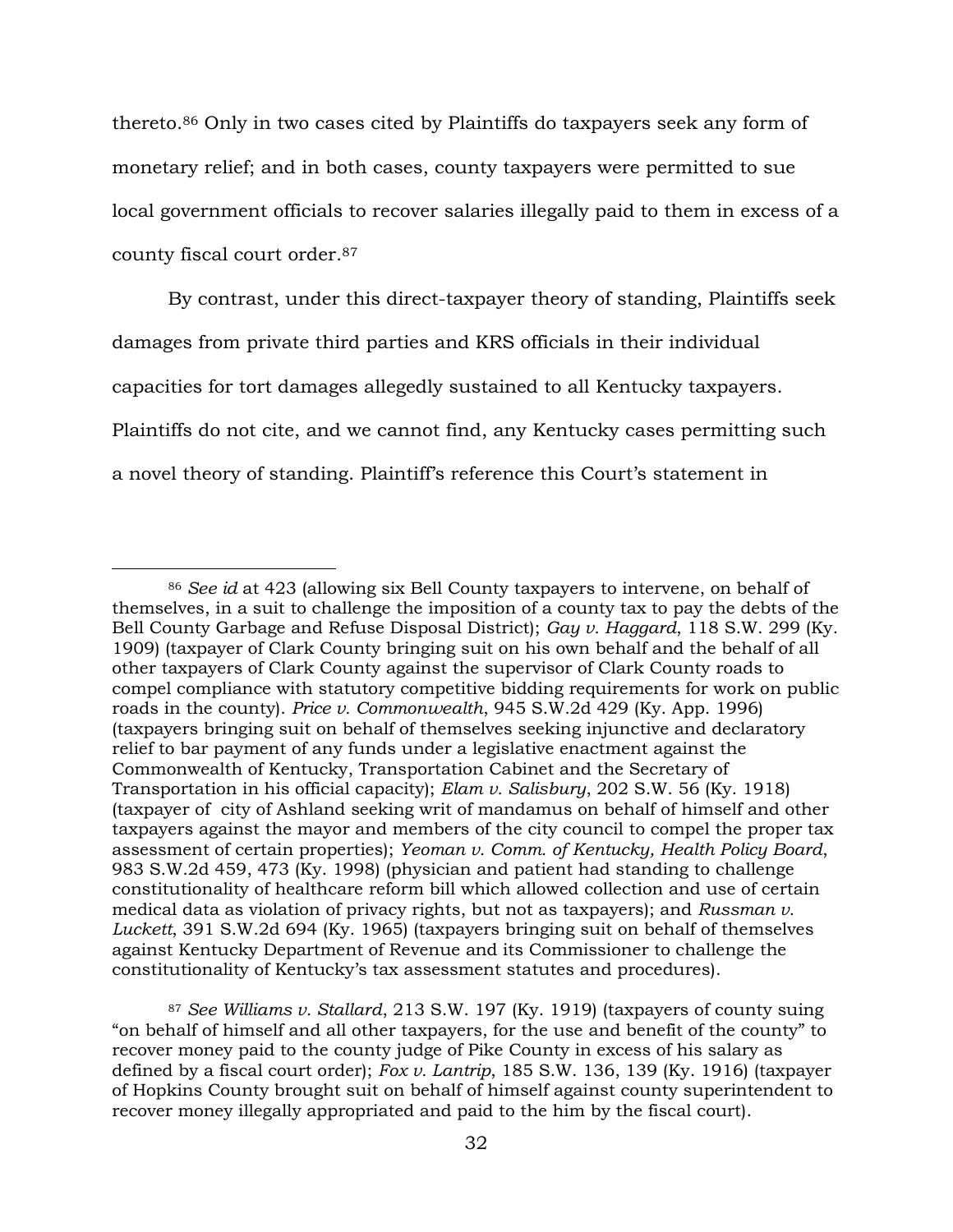*Yeoman v. Comm. of Kentucky, Health Policy Bd*. <sup>88</sup>: "The misuse of the taxpayers' funds is one form of an alleged injury that can take place. Accordingly, any taxpayer of the Commonwealth is permitted to sue on this basis." But, for that proposition *Yeoman* cites to *Gillis v. Yount*<sup>89</sup> in which taxpayers challenged a statute taxing unmined coal as unconstitutional<sup>90</sup> *and Second Street Properties v. Fiscal Court of Jefferson Cnty*, *Ky*. <sup>91</sup> in which it was held that taxpayers of Jefferson County could not maintain an action challenging as unconstitutional statutes affecting taxes in certain counties but not others because the statute imposed no burden on taxpayers of Jefferson County.<sup>92</sup> And *Yeoman* did not itself deal with taxpayer standing because the plaintiffs' privacy interest in medical information, which was not related to the generation or expenditure of state funds, was sufficient.<sup>93</sup> As such, the *Yeoman* court was referring to the ability of taxpayers to challenge the constitutionality of statutes affecting taxes and public expenditures and therefore provides no support to Plaintiffs.

Second, Plaintiffs also purport to bring their claims on behalf of the Commonwealth as a matter of equity because they have made a demand to the Attorney General to assert their claims, but he declined. But Plaintiffs likewise

<sup>90</sup> *Id*. at 357.

<sup>92</sup> *Id*.

<sup>88</sup> 983 S.W.2d at 473.

<sup>89</sup> 748 S.W.2d 357 (Ky. 1988)

<sup>91</sup> 445 S.W.2d 709, 716 (1969)

<sup>93</sup> *Yeoman*, 983 S.W.2d at 473.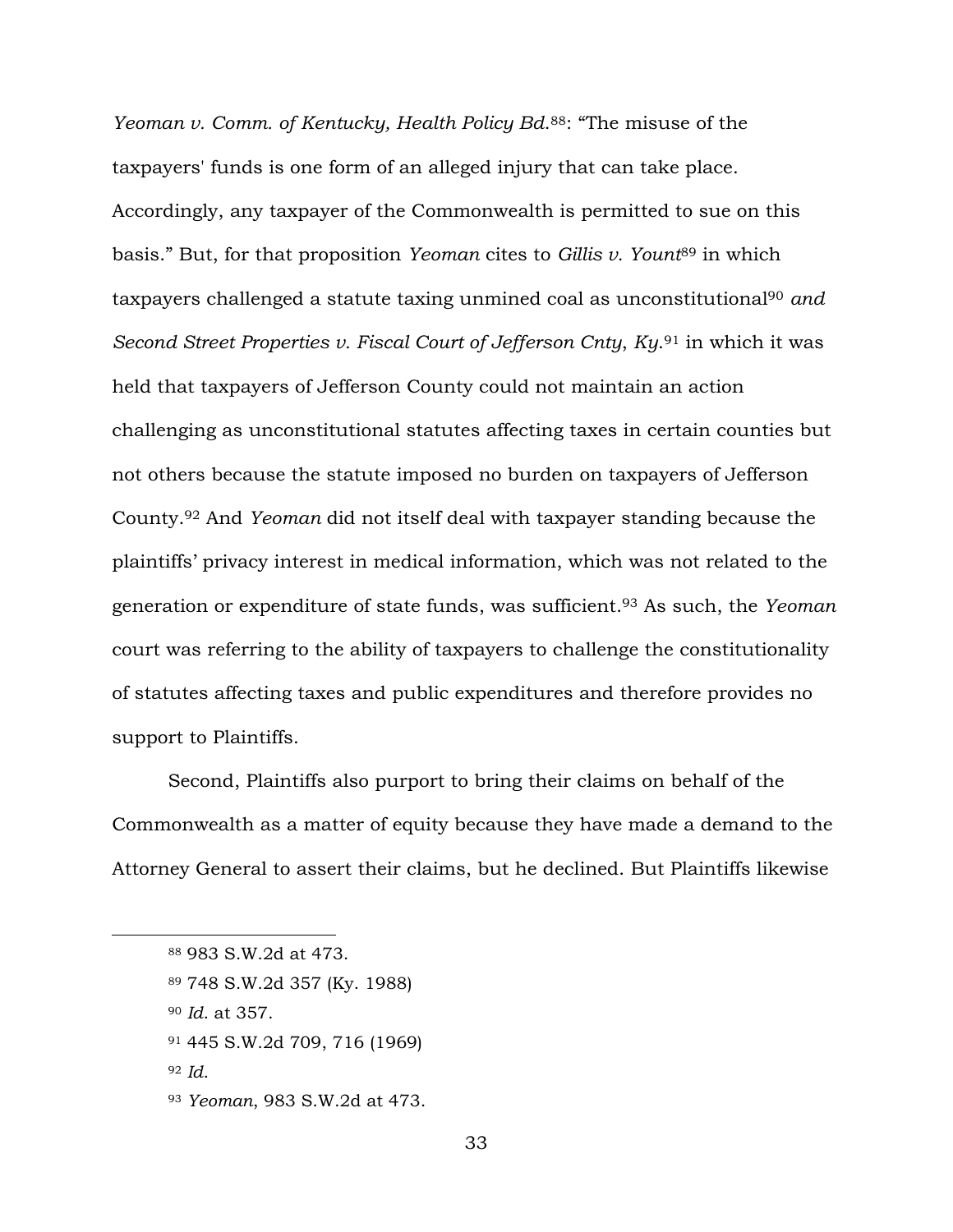provide no authority in support of their ability to bring claims in a derivative capacity on behalf of the Commonwealth.

Under Kentucky law, the Attorney General, as a constitutionally elected official, is empowered to represent the Commonwealth in cases in which the Commonwealth is the real party in interest. KRS 15.020<sup>94</sup> provides that in the role of "chief law officer of the Commonwealth of Kentucky[.]" the Attorney General "shall exercise all common law duties and authorities pertaining to the office of the Attorney General under the common law, except when modified by statutory enactment."<sup>95</sup> "It is unquestioned that '[a]t common law, [the Attorney General] had the power to institute, conduct[,] and maintain suits and proceedings for the enforcement of the laws of the state, the preservation of order, and the protection of public rights.'"<sup>96</sup> This authority necessarily includes the "broad powers to initiate and defend actions on behalf of the people of the Commonwealth."<sup>97</sup>

<sup>94</sup> Under Ky. Const. § 91, the Attorney General is an elected constitutional officer whose "duties . . . shall be prescribed by law." And "[t]he General Assembly has prescribed the Attorney General's duties and responsibilities in KRS § 15.020 . . . ." *Commonwealth ex rel. Beshear v. Commonwealth Office of the Governor ex rel. Bevin*, 498 S.W.3d 355, 361 (Ky. 2016).

<sup>95</sup> *See also Commonwealth ex rel. Hancock v. Paxton*, 516 S.W.2d 865, 867 (Ky.1974) (stating that the Attorney General "is possessed of all common law powers and duties of the office except as modified by the Constitution or statutes.").

<sup>96</sup> *Commonwealth ex rel. Conway v. Thompson*, 300 S.W.3d 152, 173 (Ky. 2009) (citing *Paxton*, 516 S.W.2d at 867).

<sup>97</sup> *Id*. *See also*, *id*. ("It is the Attorney General's responsibility to file suit to vindicate public rights, as attorney for the people of the State of Kentucky." (quoting *Commonwealth ex rel. Cowan v. Wilkinson*, 828 S.W.2d 610, 618 (Ky. 1992), *overruled by Thompson*, 300 S.W.3d 152 (internal quotation marks omitted)). Other states have similarly concluded that their Attorneys General have the exclusive authority to sue on behalf of the state when the state is the only real party in interest. *See e.g.*, *Lyons v.*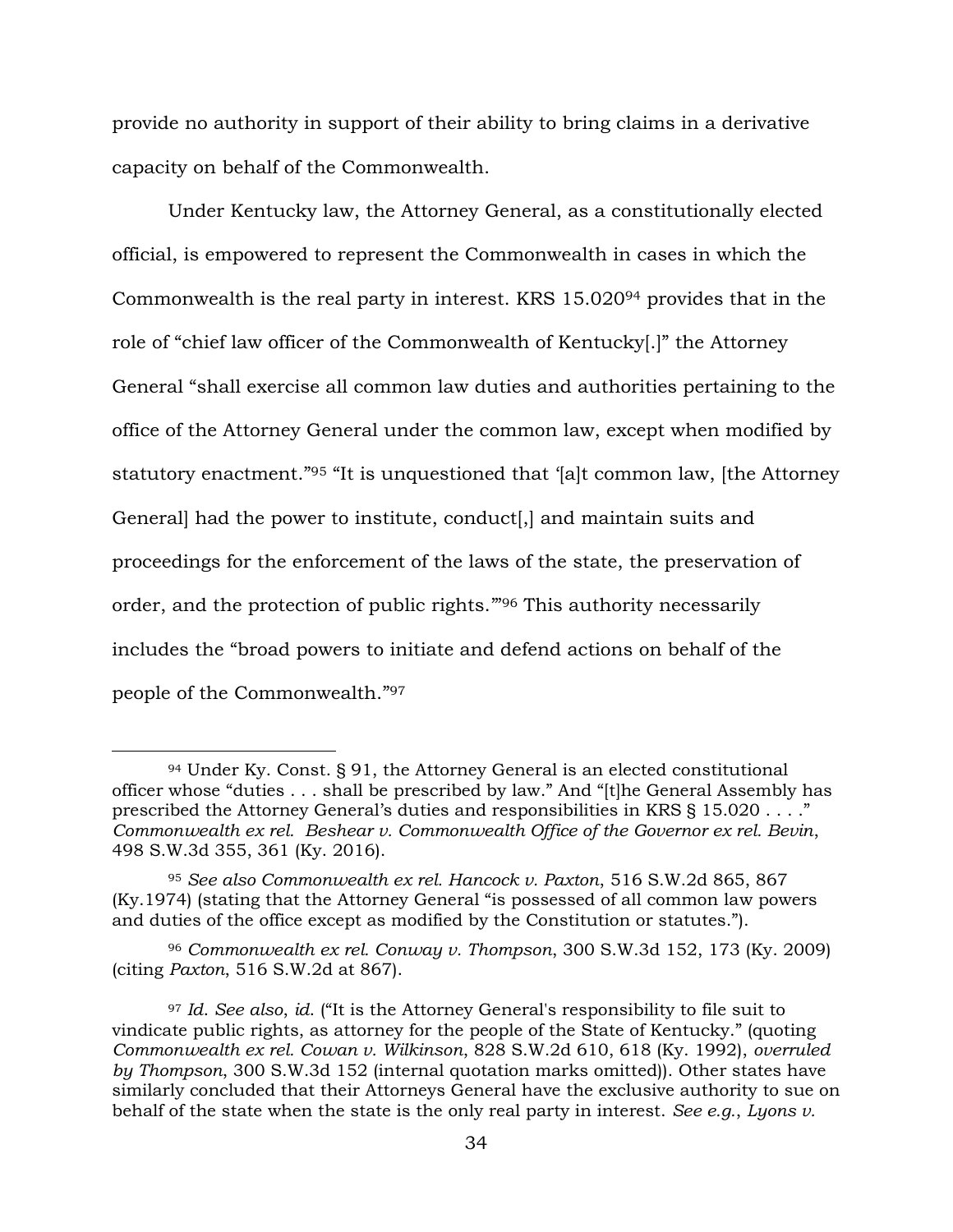As a constitutionally elected officer, the Attorney General is entrusted with broad discretion in the performance of his duties, which includes evaluating the evidence and other facts to determine whether a particular claim should be brought.<sup>98</sup> And, importantly, when the Attorney General turns to outside counsel to assert claims belonging to the Commonwealth, their relationship is governed by strict statutory procurement and oversight requirements.<sup>99</sup>

But in this case, not only has the Attorney General presumably exercised his discretion in declining to bring the Plaintiffs' claims, but he is also wholly uninvolved with the litigation. Plaintiffs do not assert that the Attorney General has authorized this suit, assigned a portion of the claims' recovery to the parties involved, or even that he has tacitly approved of their litigation. Instead,

*Ryan*, 780 N.E.2d 1098, 1103 (Ill. 2002) (recognizing "that the Attorney General is the sole officer authorized to represent the People of this State in any litigation in which the People of the State are the real party in interest" (citing *People ex rel. Scott v. Briceland*, 359 N.E.2d 149 (1976)).

<sup>98</sup> *See* 7A C.J.S. *Attorney General* § 30 ("Ordinarily, the state attorney general exercises the functions incident to the office with discretion, including particularly large discretion in matters of public concern or compelling public interest, and prosecutorial discretion.") (citations omitted). *See also Lyons v. Ryan*, 780 N.E.2d 1098, 1104–05 (Ill. 2002) ("The Attorney General, as an elected representative of the citizens of this state, is responsible for evaluating the evidence and other pertinent factors to determine what action, if any, can and should properly be taken and what penalties should be sought.") (citations omitted).

<sup>99</sup> *See Landrum v. Commonwealth ex rel. Beshear*, No. 2018-SC-000122-TG, 2019 WL 4072505, at \*4–6 (Ky. Aug. 29, 2019) (holding that any possible recovery from lawsuit in which the Office of Attorney General had hired outside counsel to pursue tort claims against opioid manufacturers on behalf of Kentucky constituted "public funds" and the contract was therefore subject to contracting-oversight requirements of the Model Procurement Code).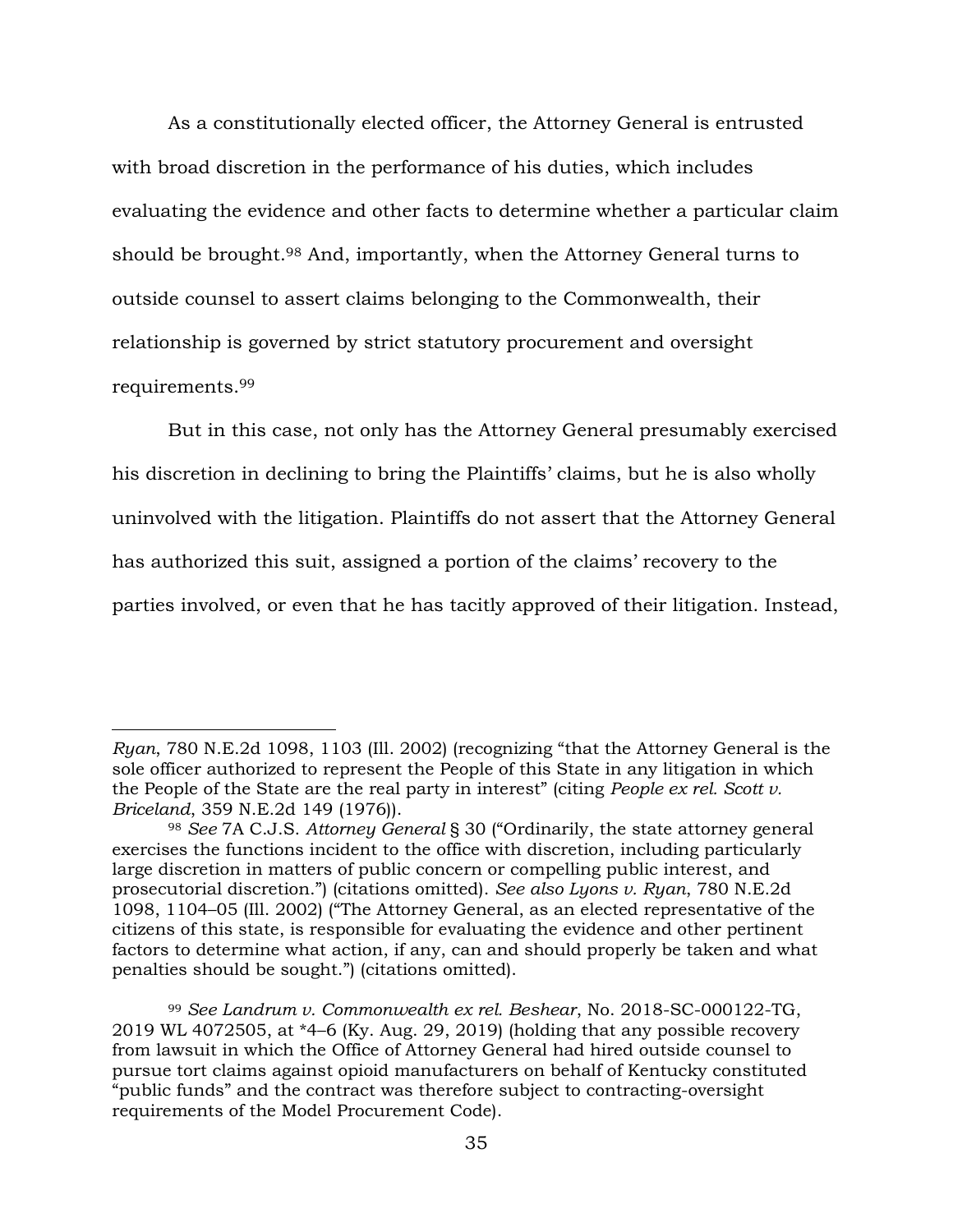Plaintiffs lawsuit proceeds entirely independent of the Office of the Attorney General, and no oversight requirements governing the litigation apply.

Given that taxpayer claims are governed to a large extent by equity principles,<sup>100</sup> and taking into consideration the stringent oversight requirements otherwise imposed on outside counsel hired by the Attorney General, we conclude Plaintiffs also lack standing under this theory.

## **III. CONCLUSION.**

Ultimately, this Court recognizes that Plaintiffs allege significant misconduct, but, as a matter of law, these eight Plaintiffs, as beneficiaries of a defined-benefit plan who have received all of their vested benefits so far and are legally entitled to receive their benefits for the rest of their lives, do not have a concrete stake in this case. And without a concrete stake in the case, the Plaintiffs lack constitutional standing to bring their claims in our courts. We remand this case to the circuit court with direction to dismiss the complaint.

All sitting. All concur.

#### COUNSEL FOR APPELLANTS RANDY OVERSTREET AND BOBBY D. HENSON:

Richard M. Guarnieri Philip Coleman Lawson True Guarnieri Ayer, LLP

COUNSEL FOR APPELLANT WILLIAM S. COOK:

Glen Alan Cohen Lynn M. Watson Seiller Waterman, LLC

<sup>100</sup> *Rosenbalm*, 838 S.W.2d at 427 (citing 74 Am.Jur.2d Taxpayers' Actions § 2 (1974) at 185).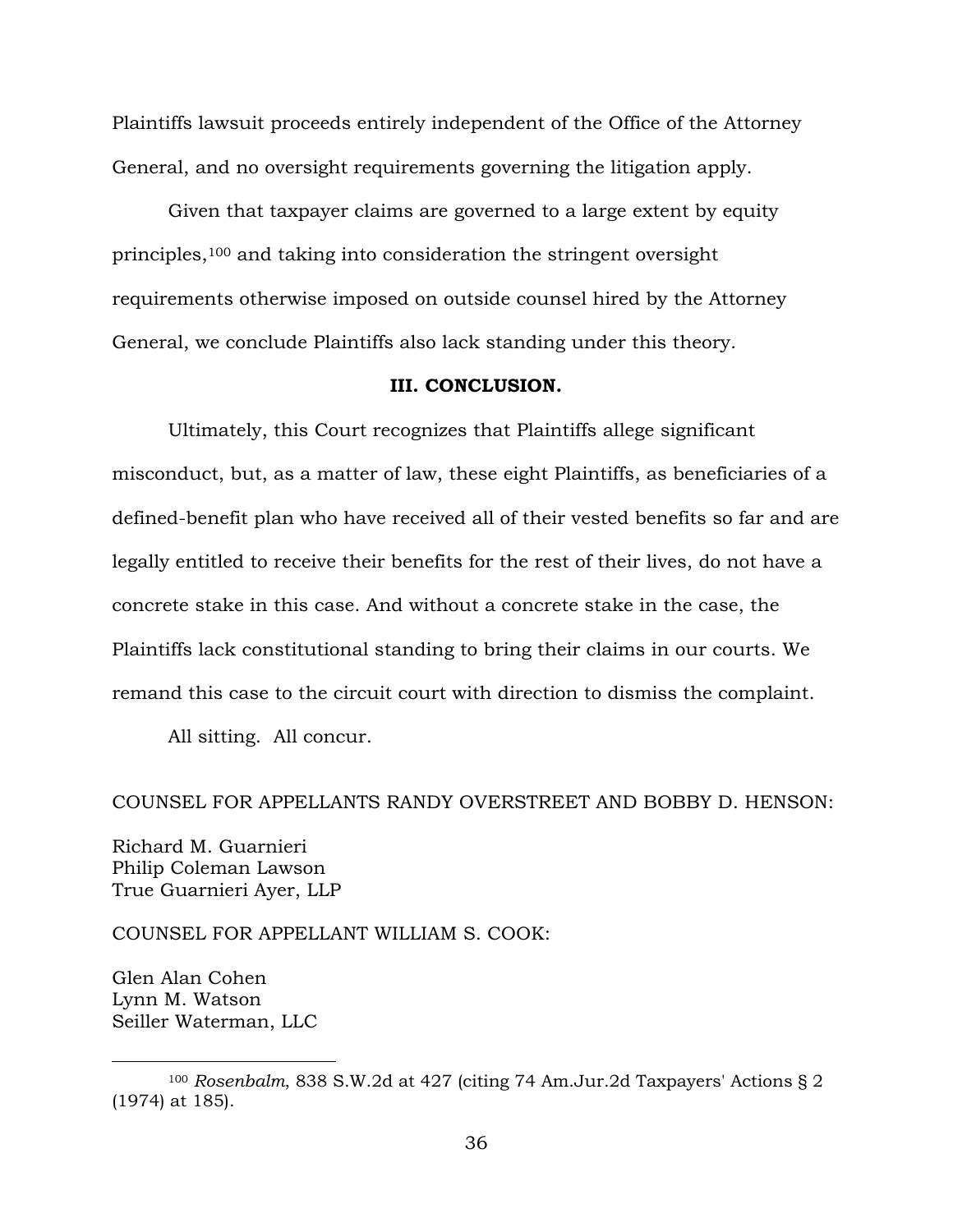## COUNSEL FOR APPELLANT TIMOTHY LONGMEYER:

Laurence John Zielke John H. Dwyer Jr. Karen Campion Jaracz Zielke Law Firm, PLLC

## COUNSEL FOR APPELLANT THOMAS ELLIOTT:

Mark David Guilfoyle J. Kent Wicker Patrick Raymond Hughes Andrew Douglas Pellino Dressman, Benzinger & Lavelle, PSC

# COUNSEL FOR APPELLANT JENNIFER ELLIOTT:

John Witt Phillips Susan Daunhauer Phillips David Sean Ragland Phillips Parker Orberson & Arnett, PLC

COUNSEL FOR APPELLANT VINCE LANG:

Brent L. Caldwell Caldwell Law Firm, PLLC

Noel Embry Caldwell Noel Caldwell, Attorney at Law

COUNSEL FOR BRENT ALDRIDGE:

Michael L. Hawkins Michael L. Hawkins & Associates, PLLC

COUNSEL FOR T.J. CARLSON:

Albert F. Grasch Jr. John Melvin Camenisch Jr. James Wesley Harned Rose Grasch Camenisch Mains, PLLC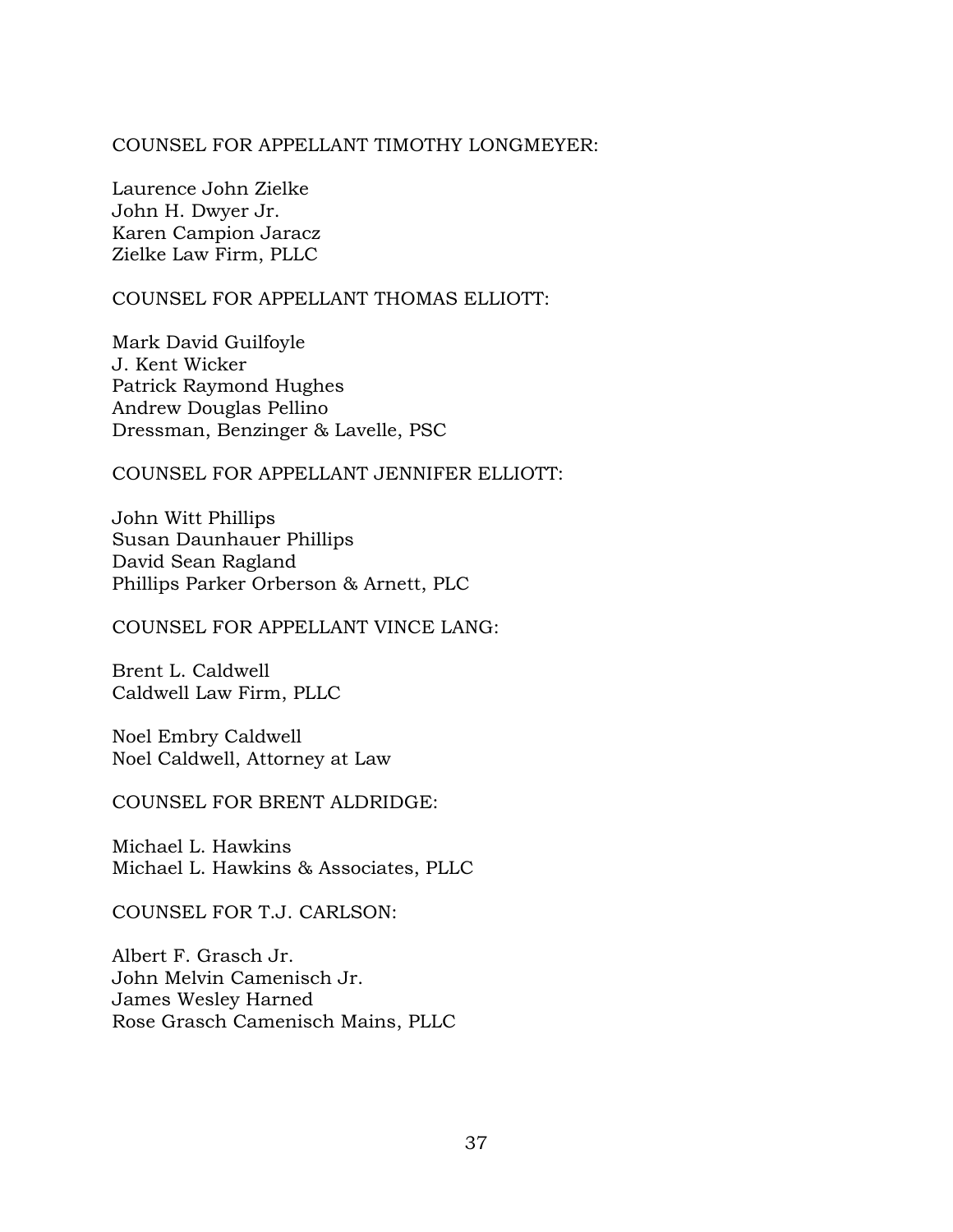#### COUNSEL FOR DAVID PEDEN:

David J. Guarnieri Jason Hollon McBrayer McGinnis Leslie & Kirkland, PLLC

Kenton Knickmeyer Thompson Coburn LLP

COUNSEL FOR WILLIAM A. THIELEN:

Stewart Christopher Burch Kevin Patrick Fox Logan Burch & Fox

COUNSEL FOR APPELLEES JEFFREY C. MAYBERRY AS MEMBER AND BENEFICIARY OF TRUST FUNDS ON BEHALF OF THE KENTUCKY RETIREMENT SYSTEMS, AND AS TAXPAYER ON BEHALF OF THE COMMONWEALTH OF KENTUCKY; HONORABLE BRANDY O. BROWN, AS MEMBER AND BENEFICIARY OF TRUST FUNDS ON BEHALF OF THE KENTUCKY RETIREMENT SYSTEMS, AND AS TAXPAYER ON BEHALF OF THE COMMONWEALTH OF KENTUCKY; MARTHA MICHELLE MILLER, AS MEMBER AND BENEFICIARY OF TRUST FUNDS ON BEHALF OF THE KENTUCKY RETIREMENT SYSTEMS, AND AS TAXPAYER ON BEHALF OF THE COMMONWEALTH OF KENTUCKY; STEVE ROBERTS, AS MEMBER AND BENEFICIARY OF TRUST FUNDS ON BEHALF OF THE KENTUCKY RETIREMENT SYSTEMS, AND AS TAXPAYER ON BEHALF OF THE COMMONWEALTH OF KENTUCKY; AND, TERESA STEWART, AS MEMBER AND BENEFICIARY OF TRUST FUNDS ON BEHALF OF THE KENTUCKY RETIREMENT SYSTEMS, AND AS TAXPAYER ON BEHALF OF THE COMMONWEALTH OF KENTUCKY:

Jeffrey M. Walson Walson Law-Consultancy-Mediation

Francis A. Bottini Jr Michelle Ciccarelli Lerach Albert Y. Chang Bottini & Bottini, Inc.

Jonathan W. Cuneo Monica Miller Cuneo Gilbert & Laduca, LLP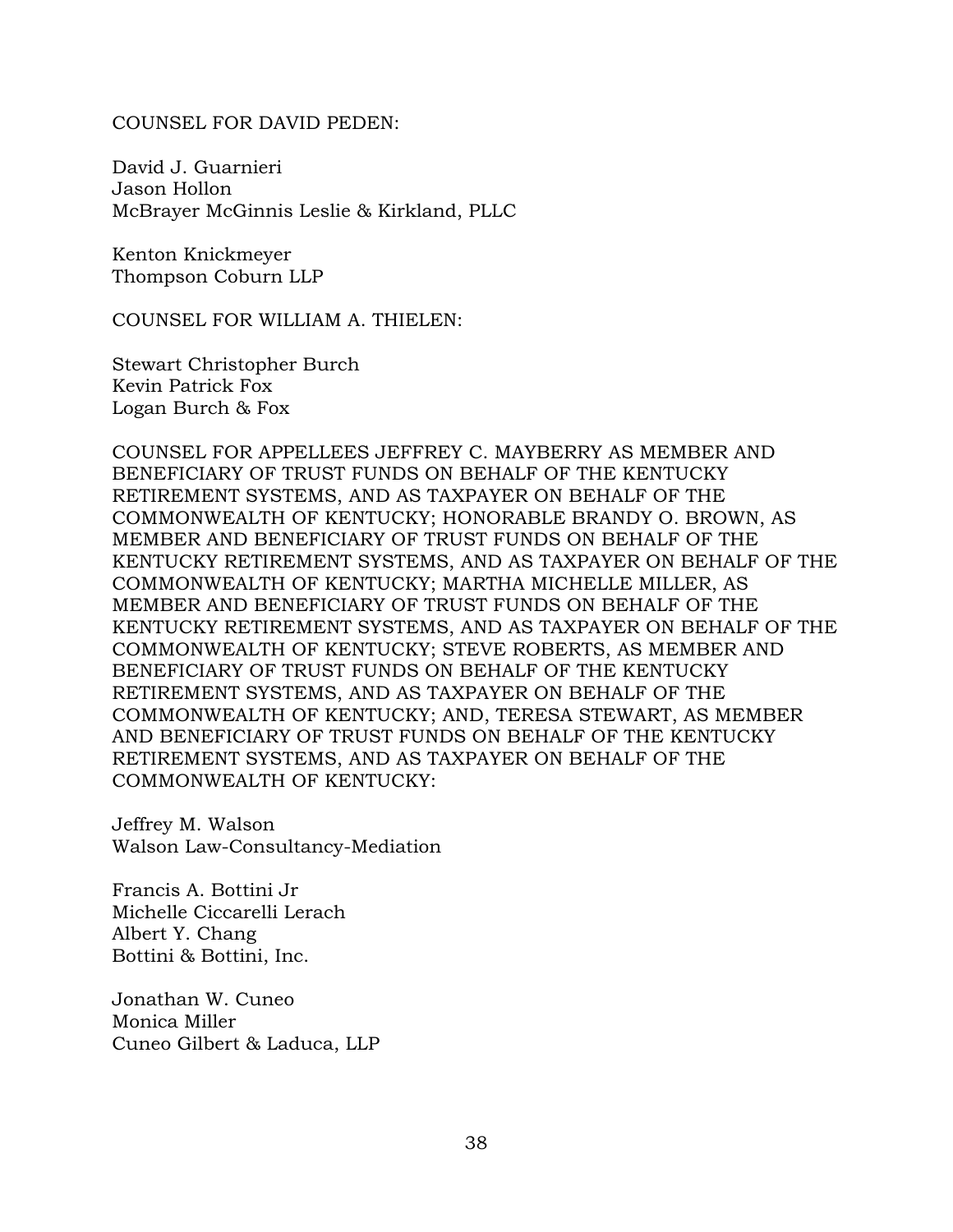James Baskin III Casey Dobson Scott Douglass McConnico LLP

David Black

COUNSEL FOR JASON LAINHART, AS MEMBER AND BENEFICIARY OF TRUST FUNDS ON BEHALF OF THE KENTUCKY RETIREMENT SYSTEMS, AND AS TAXPAYER ON BEHALF OF THE COMMONWEALTH OF KENTUCKY; DON. D. COOMER, AS MEMBER AND BENEFICIARY OF TRUST FUNDS ON BEHALF OF THE KENTUCKY RETIREMENT SYSTEMS, AND AS TAXPAYER ON BEHALF OF THE COMMONWEALTH OF KENTUCKY; AND, BEN WYMAN, AS MEMBER AND BENEFICIARY OF TRUST FUNDS ON BEHALF OF THE KENTUCKY RETIREMENT SYSTEMS, AND AS TAXPAYER ON BEHALF OF THE COMMONWEALTH OF KENTUCKY:

Ann B. Oldfather Oldfather Law Firm

Michelle Ciccarelli Lerach Bottini & Bottini, Inc.

Vanessa B. Cantley Patrick E. Markey Bahe Cook Cantley & Nefzger, PLC

Johnathan W. Cuneo Monica Miller Cuneo Gilbert & LaDuca, LLP

David Black

James Baskin III Stanley Kuczaj Sameer Hashmi David Shank Paige Amstutz Jane Webre Casey Dobson Scott Douglass McConnico, LLP

COUNSEL FOR APPELLEES KKR & CO., L. P., HENRY R. KRAVIS; AND, GEORGE R. ROBERTS;

Barbara B. Edelman Grahmn New Morgan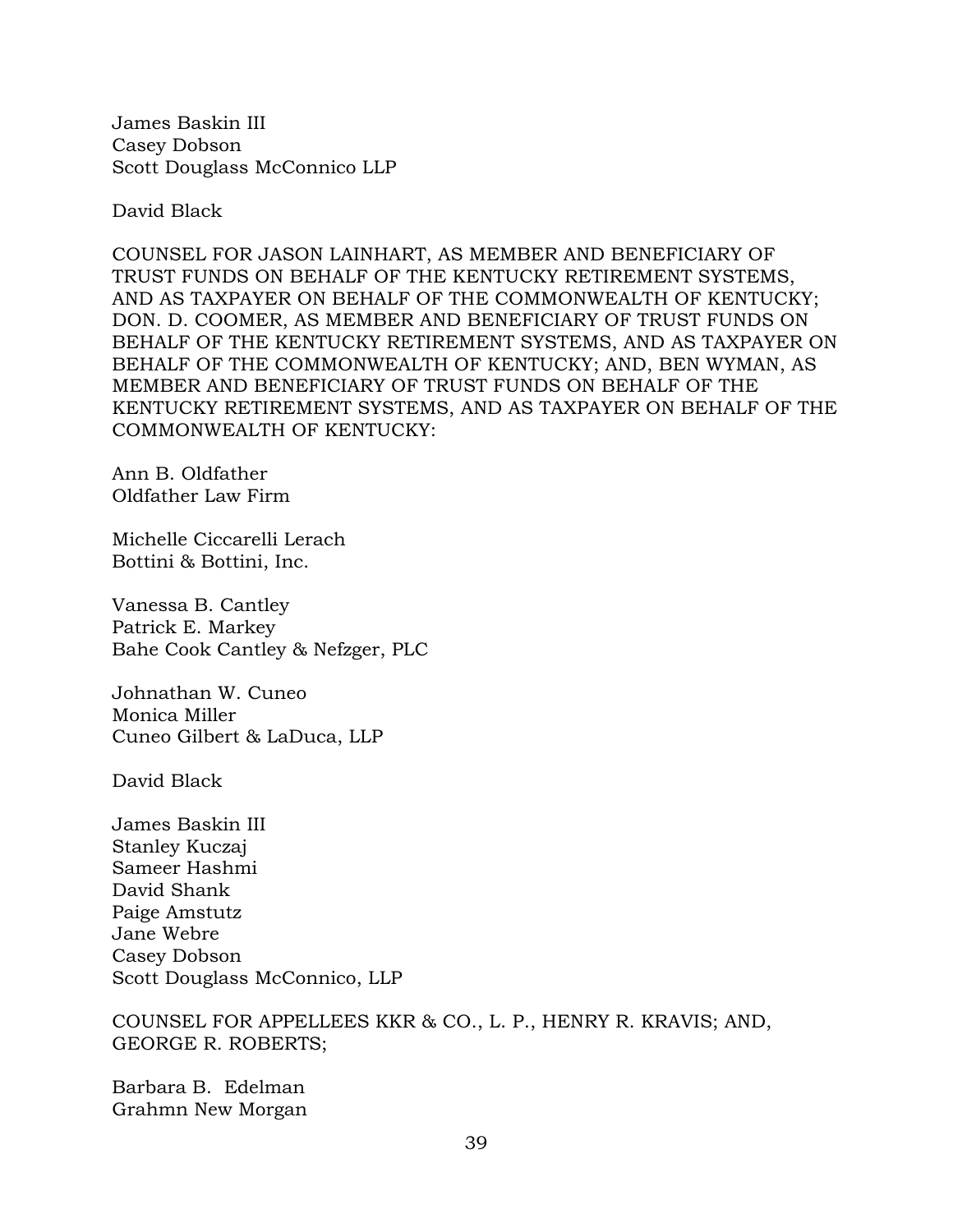John Moose Spires Dinsmore & Shohl, LLP

Barry Barnett Abigail Noebels Ryan Weiss Steven Shepard Susman Godfrey, LLP

COUNSEL FOR APPELLEES PRISMA CAPITAL PARTNERS, LP, PACIFIC ALTERNATIVE ASSET MANAGEMENT COMPANY, LLC; GIRISH REDDY, AND, JANE BUCHAN:

Barbara B. Edelman Grahmn New Morgan John Moose Spires Dinsmore & Shohl, LLP

Peter E. Kazanoff Paul C. Curnin David Elbaum Michael J. Garvey Sara A. Ricciardi Michael S. Carnevale Simpson Thacher & Barlett, LLP

COUNSEL FOR APPELLEES BLACKSTONE GROUP, L.P., BLACKSTONE ALTERNATIVE ASSET MANAGEMENT COMPANY, L.P., STEVEN A. SCHARZMAN; AND, J. TOMILSON HILL:

Virginia Hamilton Snell Donald Joseph Kelly Jordan White Wyatt, Tarrant & Combs, LLP

Brad S. Karp Lorin L. Reisner Andrew J. Ehrlich Brette Tannenbaum Paul, Weiss, Rifkind, Wharton & Garrison LLP

COUNSEL FOR APPELLEES R.V. KUHNS & ASSOCIATES, INC., REBECCA A. GRATSINGER; AND, JIM VOYTKO:

Philip Wallace Collier Thad Montgomery Barnes